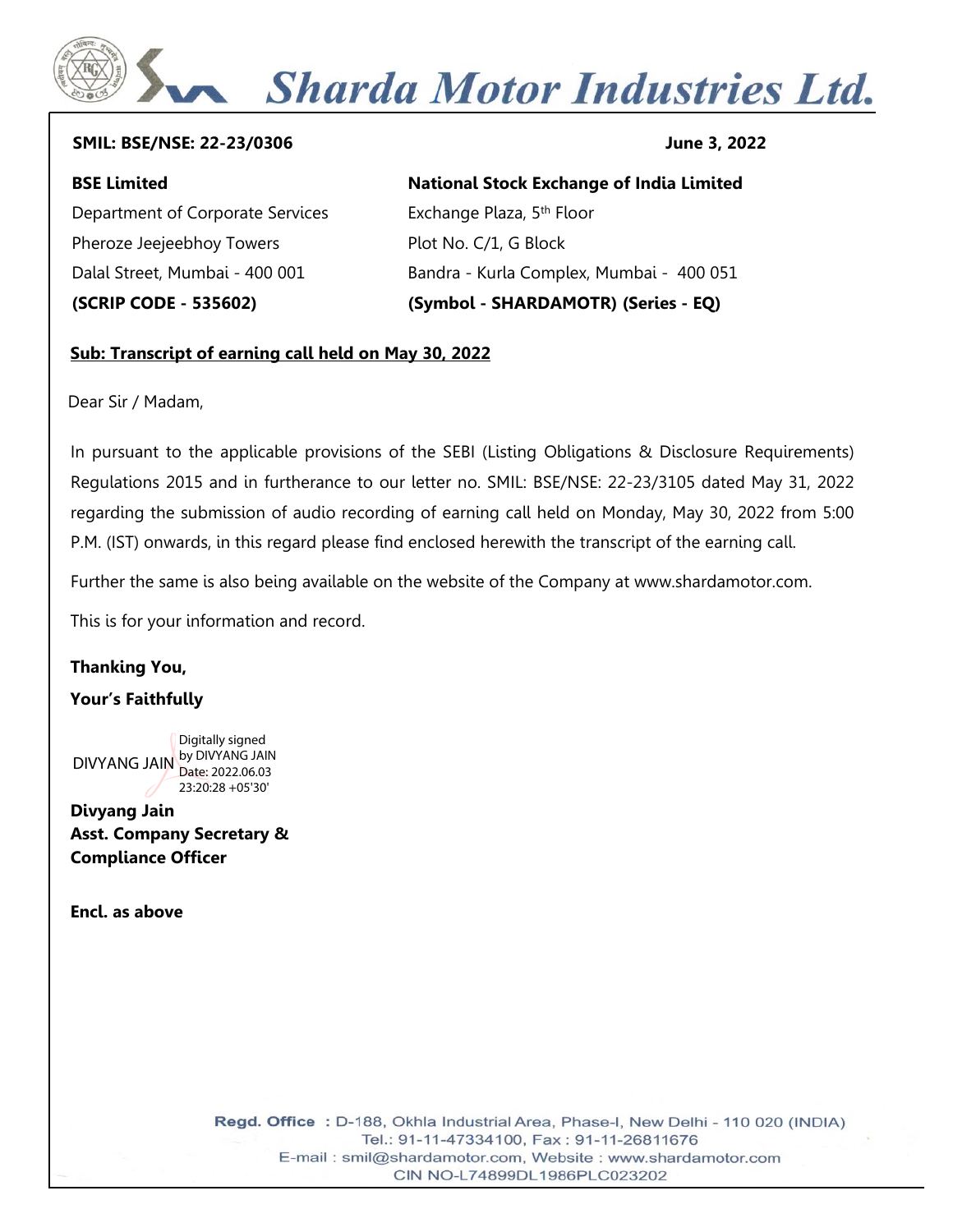

## "Sharda Motor Industries Limited Q4 FY 22 Earnings Conference Call"

## **May 30, 2022**

Disclaimer: E&OE - This transcript is edited for factual errors. In case of discrepancy, the audio recordings uploaded on the stock exchange on 31<sup>st</sup> May 2022 will prevail.



CHORUS CAL

**INDUSTRIES LIMITED INDUSTRIES LIMITED** 

**MANAGEMENT: MR. SRINIVASAN N - CFO, SHARDA MOTOR MR. AASHIM RELAN - CEO, SHARDA MOTOR**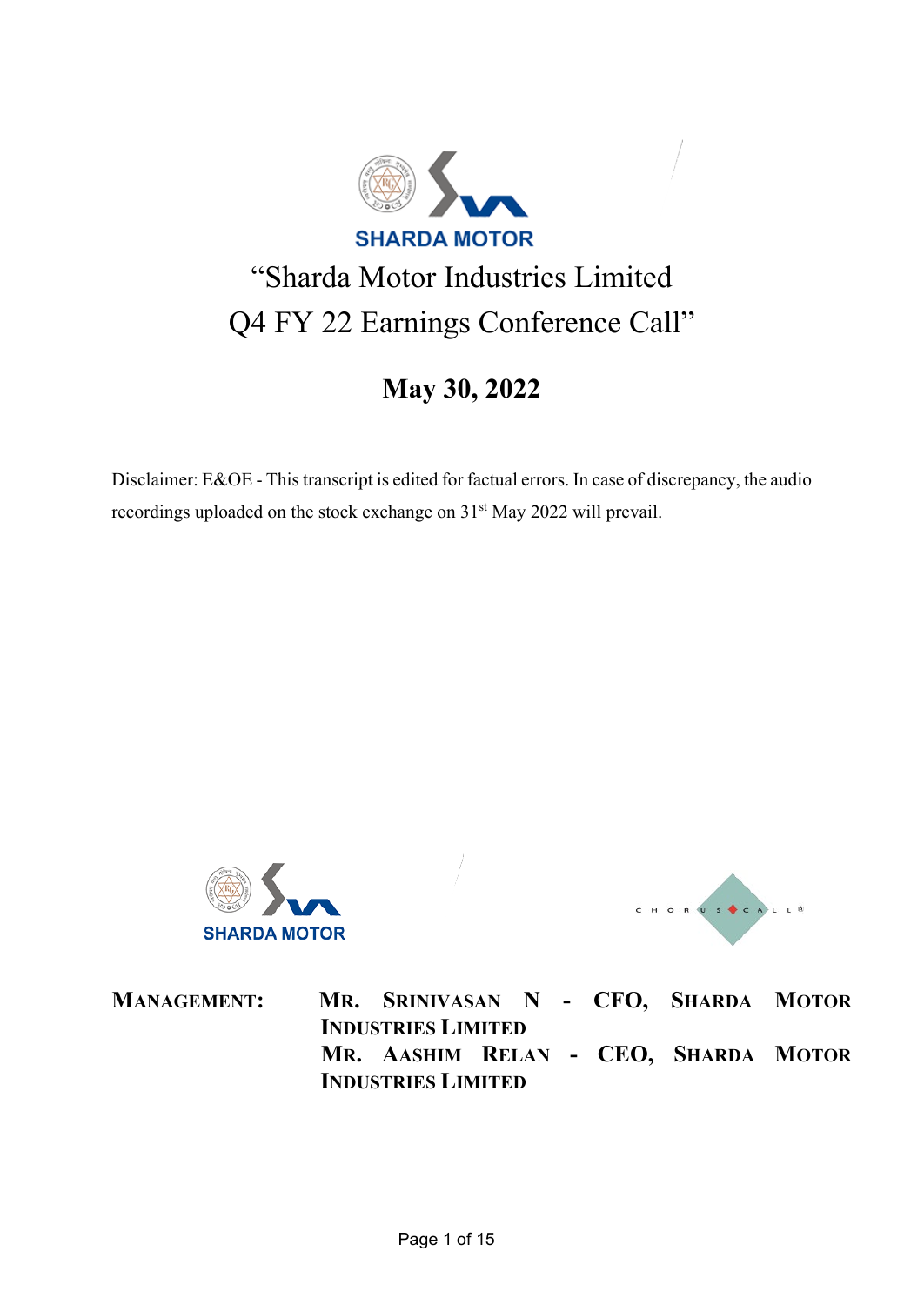

**Moderator:** Ladies and gentlemen, good day and welcome to Sharda Motor Industries Limited Q4 FY22 Earnings Conference Call. This conference call may contain forward-looking statements about the company, which are based on beliefs, opinions, and expectations of the company as on the date of this call. These statements are not the guarantees of future performance and involve risk and uncertainties that are difficult to predict. As a reminder, all participant lines will be in the listen only mode, and there will be an opportunity for you to ask questions after the presentation concludes. Should you need assistance during the conference call, please signal an operator by pressing '\*' then '0' on your touchtone phone. Please note that this conference is being recorded.

> I now hand the conference over to Mr. Srinivasan N, Chief Financial Officer of the company. Thank you, and over to you, sir.

**Srinivasan Narasimhan:** Thank you. Good evening to all, a very warm welcome to all the participants on this call. This evening I am joined by Mr. Aashim Relan, our CEO and our Investor Relations Advisors, Strategic Growth Advisors. I'm hoping that you have seen our Q4 results and have received our investor presentation by now. Those who haven't seen them yet can do so on the stock exchanges and our company's website.

> Before speaking about the company's performance for this quarter and full fiscal year, I would like to throw some light on the industry front. The entire fiscal had been eventful for the auto sector with various events like lingering effects of COVID-19 pandemic, chip shortages, supply chain disruption, elevated raw material prices and spike in crude prices on account of the geopolitical crisis to close the years. However, the industry registered a good volume growth albeit on a lower base of FY '21, which was one of the worst years. With improving semiconductor supplies and a strong shift towards personal mobility, improved customer sentiments and new model launches domestic PV is expected to continue its growth trajectory. Also improving macroeconomic factors like higher spending on infrastructure and improving manufacturing activities led to improved fleet utilization and resulted in the start of an upcycle for CV demand, which is expected to continue in the current year as well.

> In terms of auto industry performance during quarter four, we saw sales of 9.2 lakh in and passenger vehicles. 2.5 lakh units in commercial vehicles, about 0.8 lakh units in three-wheeler sales and about 33.5 lakh units of two-wheeler sales. For full year FY '22, the passenger vehicle sales were 30.7 lakh units, commercials were 7.2 lakh units, threewheeler sales were 2.6 lakh units and two-wheeler sales were 134.7 lakh units during April to March '22. The battery swapping policy will revolutionize the two-wheeler and three-wheeler EV market, as the standardization of components will enable more players to enter the market, which will drive down the cost of manufacturing and bring in technological advancements.

> Now coming to the business performance, our Q4 FY '22 revenue was higher by 2% versus Q4 FY '21. Our revenue for the full year grew by a solid 30% to INR 2,255 crore against 1,737 crores in the previous year. Further on a sequential basis compared to quarter three of FY '22, our revenue was higher by 7%. Our EBITDA, including other income stood at INR 72 crore in Q4 FY '22 as against INR 58 crore in Q4 of FY 21, a growth of 24%. Further EBITDA margins, including other income were 11.6% this quarter as compared to 9.6% in the Q4 of FY '21. On similar lines on a full year basis, our EBITDA was INR 257 crore as against INR 151 crore of FY '21, which is a growth of 71%. EBITDA margins, including other income were 11.4% for FY '22 as compared to 8.7% in FY '21.

> Our PBT margins rose to 9.8% in Q4 FY '22 as against 7.4% in Q4 FY '21. Our consolidated PAT for Q4 FY '22 was INR 45 crore as compared to INR 26 crore of Q4 of financial year '21, which is an increase of 73%. Similarly for the full year FY '22 it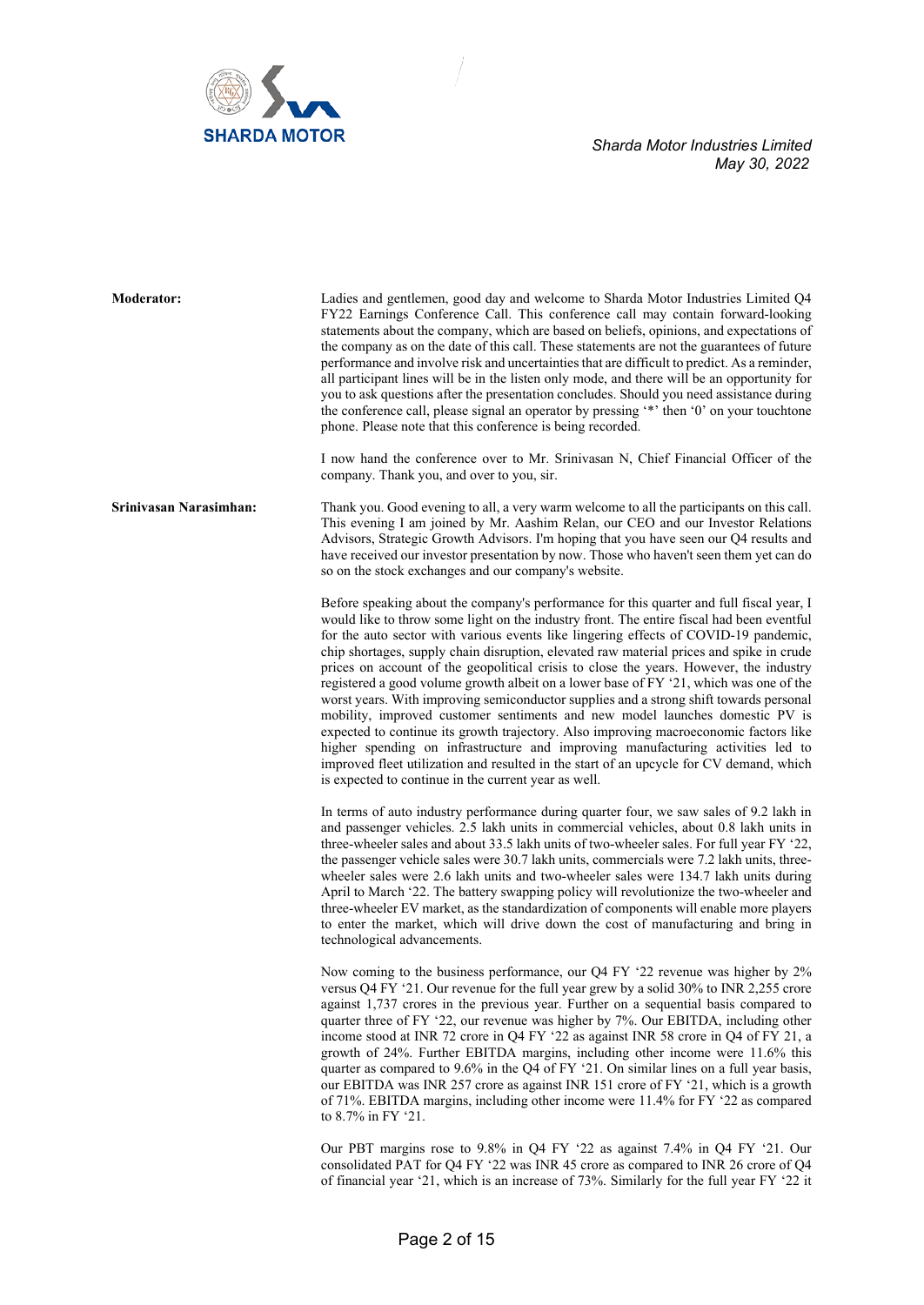

|                        | stood at INR 150 crore against INR 66 crore of FY '21, which is an increase of 127%.<br>With the robust performance during the year and in line with our dividend policy, we<br>have proposed a dividend of 15% on profit after tax this year, which is equivalent to<br>408% dividend on the face value.                                                                                                                                                                                                                                                                         |
|------------------------|-----------------------------------------------------------------------------------------------------------------------------------------------------------------------------------------------------------------------------------------------------------------------------------------------------------------------------------------------------------------------------------------------------------------------------------------------------------------------------------------------------------------------------------------------------------------------------------|
|                        | With this. I would like to open the floor for questions. Thank you.                                                                                                                                                                                                                                                                                                                                                                                                                                                                                                               |
| <b>Moderator:</b>      | Thank you. The first question is on the line of Pritesh Chedha from Lucky Investments.<br>Please go ahead.                                                                                                                                                                                                                                                                                                                                                                                                                                                                        |
| <b>Pritesh Chedha:</b> | Yes, sir, thank you for the opportunity. Sir, considering the, the OEMs that we service,<br>which is largely non-Maruti, in fact we don't service Maruti. So the growth rate in those<br>OEMs on a Y-o-Y basis was my guess is fairly significant number, yet our revenues<br>seem to have grown at a certain rate. So, any comments there and is there any changes<br>in market share for our product line?                                                                                                                                                                      |
| <b>Aashim Relan:</b>   | Yes. Good evening, everyone. So, this is Aashim Relan and pleasure to be with all of<br>you. So, taking on the first question, there is no substantial change in market share, but<br>as our numbers is a blend of value-added sales and brick sales. So optically there can<br>always be some differences, but we have been in line with the OEMs performance only.<br>And there is in fact maybe a slight improvement only, and it just builds on the share. So,<br>some OEMs have done very well, and some have not done so well. And as a basket, it's<br>relatively similar. |
| <b>Pritesh Chedha:</b> | Sir, I couldn't actually get your answer because if I'm not wrong, we largely supply to<br>Tata Motor, Mahindra, Kia, Hyundai if I'm not wrong. So, if you could help us<br>understand the OEM volume growth and our volume growth if you could help us?                                                                                                                                                                                                                                                                                                                          |
| <b>Aashim Relan:</b>   | Sure. So, I don't have the OEM numbers individually with me right now, but we will<br>share something to reflect offline. I don't have them in front of me and it's just a blend<br>change that we have seen, but we will try to share it offline.                                                                                                                                                                                                                                                                                                                                |
| <b>Pritesh Chedha:</b> | Blend change means some OEM where you must be supplying the full exhaust system,<br>you have supplied just the brick, that's how it is?                                                                                                                                                                                                                                                                                                                                                                                                                                           |
| Aashim Relan:          | No, on a weighted average basis certain OEMs might have gained less market share, one<br>OEM which has gained higher market share as a proportion of our sales it might not be<br>a lot. So that is what I mean by blend.                                                                                                                                                                                                                                                                                                                                                         |
| <b>Pritesh Chedha:</b> | Okay. Now these OEMs have a fairly robust product pipeline, and which is trending well,<br>whether it's Kia, Mahindra or Tata Motor. Incrementally, let's say in '23, what kind of<br>revenue growth visibility or revenue growth would you look at in the standalone<br>operation?                                                                                                                                                                                                                                                                                               |
| <b>Aashim Relan:</b>   | So right now, it's very hard to comment on revenue growth because we are also having<br>a lot of macro uncertainties in terms of the geopolitical situation, as well as the<br>lockdowns in China, etc. So very hard to give a guidance on revenue as of now, but as<br>the situation stabilizes, we will be in a better position. But in general, we are an engine-<br>based company, and we are nominated on most of the future platforms. So as the OEMs<br>do well so we will.                                                                                                |
| <b>Pritesh Chedha:</b> | And my last question is sir on a CV JV side, so there now we are seeing the MHCV from<br>quarter four clocking at about 70,000 to 80,000 units number and the similar we see here<br>in quarter one. So, on a CV JV side at what volumes of the CV do we actually start<br>making profitable and any comments there?                                                                                                                                                                                                                                                              |
| Aashim Relan:          | Yes, so our breakeven point on the JV side is INR 200 crore of value added sales. And<br>we are roughly about INR 100 crore, INR 120 crore this year. And as soon as the models<br>where we are supplying to see an uptick, we will see a better situation. So, as we are<br>nominated for two or three engines, which unfortunately in the overall market have been<br>underperforming mostly because of the supply side, as they have been hit more with the<br>semiconductor shortage and also coincidentally now precious metal shortage. So, our                             |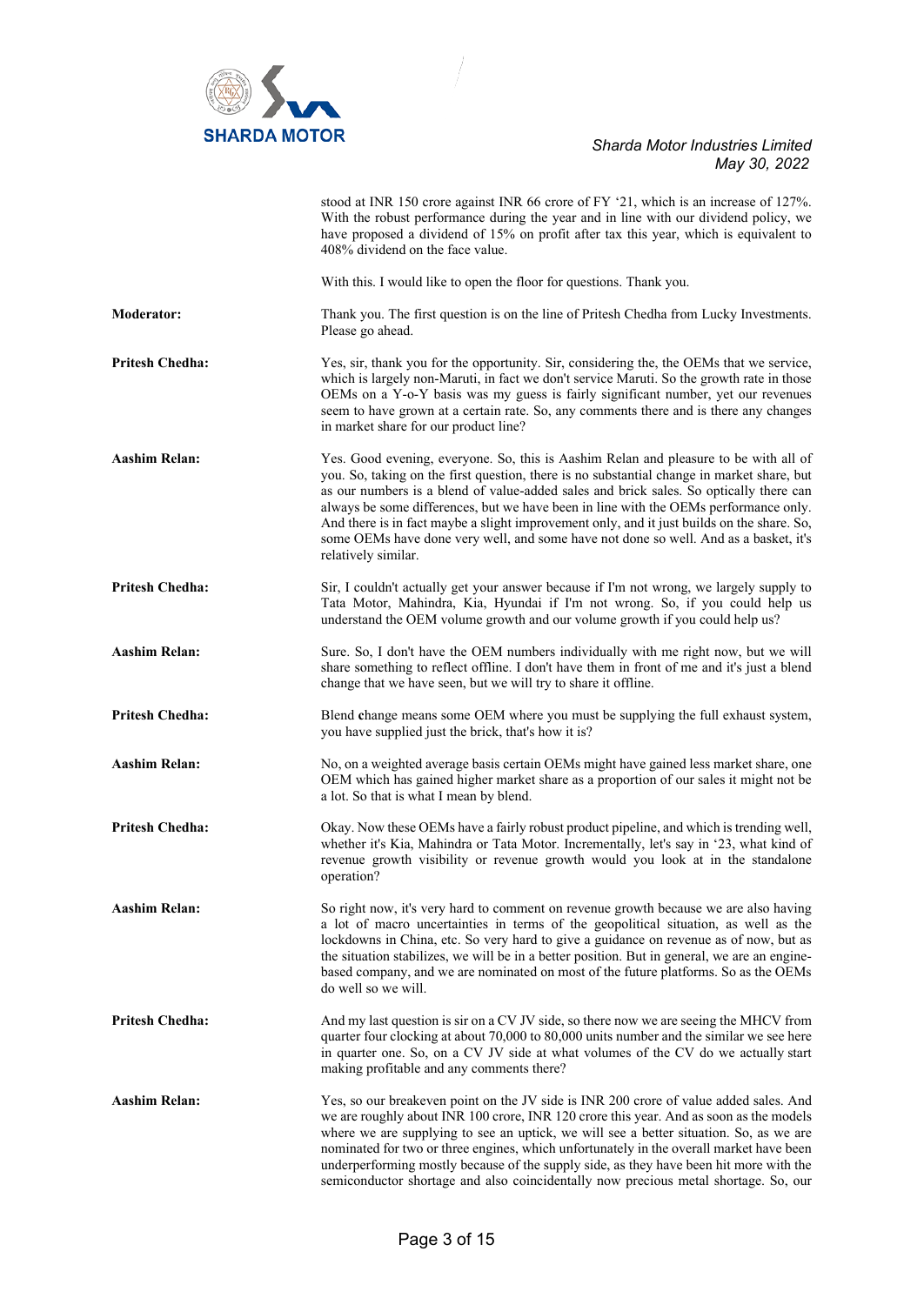

|                        | sales have not yet picked up on the JV to the degree that we thought, but as soon as we<br>see an uptick towards that INR 200 crore value added sales number, we will see much<br>better performance out of the commercial vehicle JV.                                                                                                                                                                                                                                                                                                                                                                                                                                                                                                         |
|------------------------|------------------------------------------------------------------------------------------------------------------------------------------------------------------------------------------------------------------------------------------------------------------------------------------------------------------------------------------------------------------------------------------------------------------------------------------------------------------------------------------------------------------------------------------------------------------------------------------------------------------------------------------------------------------------------------------------------------------------------------------------|
| <b>Pritesh Chedha:</b> | This is annual, sir?                                                                                                                                                                                                                                                                                                                                                                                                                                                                                                                                                                                                                                                                                                                           |
| <b>Aashim Relan:</b>   | Annual.                                                                                                                                                                                                                                                                                                                                                                                                                                                                                                                                                                                                                                                                                                                                        |
| <b>Pritesh Chedha:</b> | Yes. Okay, thank you, sir. What was quarter four run rate if you could? Was it INR 40<br>crore?                                                                                                                                                                                                                                                                                                                                                                                                                                                                                                                                                                                                                                                |
| Aashim Relan:          | I don't have it with me, but we'll share the exact number of quarter four separately. I have<br>the full year number with me.                                                                                                                                                                                                                                                                                                                                                                                                                                                                                                                                                                                                                  |
| <b>Moderator:</b>      | Thank you. The next question is from the line of Karthikeyan Vk from Suyash Advisors.<br>Please go ahead.                                                                                                                                                                                                                                                                                                                                                                                                                                                                                                                                                                                                                                      |
| Karthikeyan Vk:        | Yes. Hi, good evening. Couple of things, one, a small suggestion it would help if you<br>highlighted the performance of the joint venture separately, till at least it reaches a certain<br>scale, because one is unable to infer from just the reported numbers. Second question is,<br>would there be any progress on any of the other initiatives that you have been attempting?<br>One, of course, is the component exports, two, is your discussions with Eberspächer on<br>expanding the scope of your arrangements? And the three, what would have been the last<br>contribution from the battery joint? Thank you.                                                                                                                     |
| <b>Aashim Relan:</b>   | Yes. So, thank you so much, Karthikeyan, so first definitely that as per the suggestion<br>we'll provide something separate to make it clearer regarding the JV. Coming to the<br>questions regarding the components business. So, a lot of business development work is<br>undergone, but as of now nothing material that we can share in the public to make, but<br>the backend work is on there. When it comes to the commercial vehicle joint venture,<br>our full focus right now is to first bring it to profitability and then only look at the next<br>phase of it. And the third question regarding the battery, as of now the battery JV SOP<br>has not started. So, in these numbers, there is no contribution from the battery JV. |
| Karthikeyan Vk:        | Right. And in terms of the catalyst what exactly is the current situation, are your<br>customers continuing to source through you or, some additional color on that would be<br>interesting? Have there been any changes, movements on that side?                                                                                                                                                                                                                                                                                                                                                                                                                                                                                              |
| <b>Aashim Relan:</b>   | Yes, so starting, this financial year maybe one customer would switch over to a value<br>added sales basis, but we are yet to get confirmation from them. While as some of our<br>other customers who are requesting us to buy, we remain at status quo with them, but we<br>are, this is an initiative where we are putting effort and as time goes by, we are hopeful<br>to get some good results here. But nevertheless, we don't want to, we want to go buy our<br>customers. So, we don't want to push too hard, but definitely work is going on in this<br>area.                                                                                                                                                                         |
| Karthikeyan Vk:        | That's right. In that context would the entire INR 450 crore of cash be unencumbered, or<br>would there be any part, which is against customer advance the cash balance that you<br>reported that is?                                                                                                                                                                                                                                                                                                                                                                                                                                                                                                                                          |
| <b>Aashim Relan:</b>   | There are, this maybe Srinivasan can answer this question, but yes, Srinivansan?                                                                                                                                                                                                                                                                                                                                                                                                                                                                                                                                                                                                                                                               |
| Srinivasan Narasimhan: | Yes. Mr. Karthikeyan, can you repeat this question?                                                                                                                                                                                                                                                                                                                                                                                                                                                                                                                                                                                                                                                                                            |
| Karthikeyan Vk:        | I was asking you have cash of about INR 450 odd crore at the end of FY '22 on a<br>consolidated basis, I was wondering if any part of it is encumbered against customer<br>advances for these catalyst for any of the other                                                                                                                                                                                                                                                                                                                                                                                                                                                                                                                    |
| Sriniyasan Narasimhan: | No, no, these are completely free and unencumbered.                                                                                                                                                                                                                                                                                                                                                                                                                                                                                                                                                                                                                                                                                            |
| Karthikeyan Vk:        | Wonderful. Yes, sure. Let me come back in the queue. Thank you.                                                                                                                                                                                                                                                                                                                                                                                                                                                                                                                                                                                                                                                                                |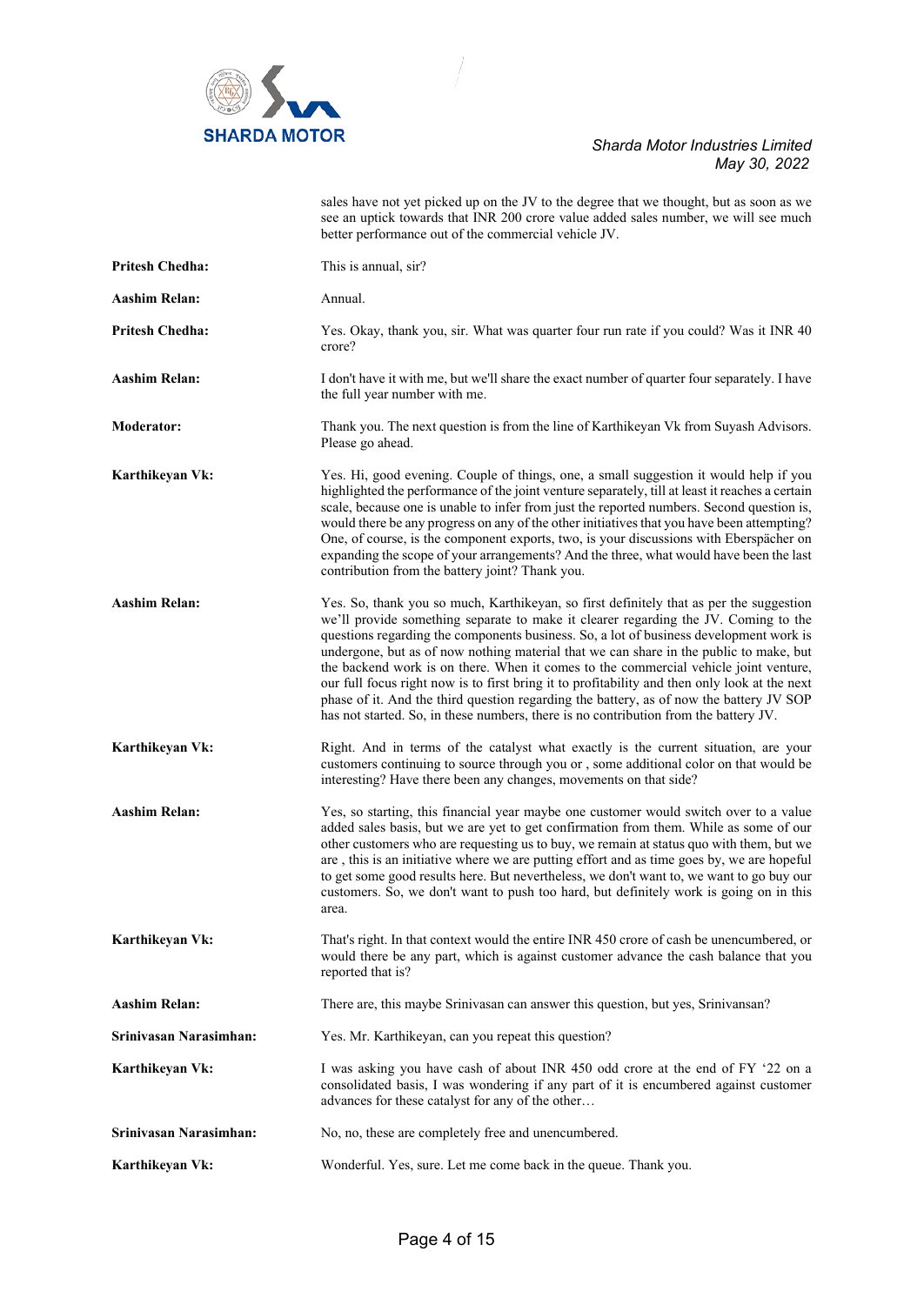

| Srinivasan Narasimhan: | And I just want to add a clarity to the JV numbers, the JVs numbers only at the profit<br>after tax level get consolidated. So, all the numbers are only independent Sharda Motor.                                                                                                                                                                                                                                                                                                                                                                                                                                                                                                                                                                                                                                                                                                                                                                                                                                                                                                                                           |
|------------------------|------------------------------------------------------------------------------------------------------------------------------------------------------------------------------------------------------------------------------------------------------------------------------------------------------------------------------------------------------------------------------------------------------------------------------------------------------------------------------------------------------------------------------------------------------------------------------------------------------------------------------------------------------------------------------------------------------------------------------------------------------------------------------------------------------------------------------------------------------------------------------------------------------------------------------------------------------------------------------------------------------------------------------------------------------------------------------------------------------------------------------|
| Karthikeyan Vk:        | Standalone basis. Correct, correct. We don't have clarity on this scale moment. So<br>therefore, like for example Q3 to Q4, there has been some reduction in losses, I didn't<br>know what to make of it. So therefore, I thought it'll help.                                                                                                                                                                                                                                                                                                                                                                                                                                                                                                                                                                                                                                                                                                                                                                                                                                                                                |
| Srinivasan Narasimhan: | Sure, sure. Yes, we will do that.                                                                                                                                                                                                                                                                                                                                                                                                                                                                                                                                                                                                                                                                                                                                                                                                                                                                                                                                                                                                                                                                                            |
| <b>Moderator:</b>      | Thank you. The next question is from the line of Saurabh Jain from Sushil Finance.<br>Please go ahead.                                                                                                                                                                                                                                                                                                                                                                                                                                                                                                                                                                                                                                                                                                                                                                                                                                                                                                                                                                                                                       |
| Saurabh Jain:          | Hello. Yes, many congratulations for the robust numbers and thanks for the generous<br>dividend, which you have declared. Sir, I have a couple of questions, in one of the earlier<br>con calls, you had mentioned that by FY '25 more than 80% of your turnover is likely to<br>come from CV segment, which is not very substantial as of now. So, what kind of CAGR<br>do you see over the next five years? I understand it would be difficult for you to give the<br>guidance, but just a thought on, some light on from where this 80% number has come?                                                                                                                                                                                                                                                                                                                                                                                                                                                                                                                                                                  |
| <b>Aashim Relan:</b>   | So, thank you so much. Saurabh, so we gave the guidance that 80% of our revenues will<br>come from the off highway, commercial vehicle, and LCV segment together. And that<br>is largely due to two things. One in 2024, we will be getting the TREM 5 norms in India,<br>which emissionises the complete tractor market. So that is going to be an expansion of<br>our addressable market. And hence, we are very hopeful to get good market share there<br>and that'll add to our revenues. And hence that 80% number will come. Second on the<br>CV and LCV side, there is the RDE cycle, which is coming in next year and we are<br>hopeful to gain some market share there as well as there is an expansion of content per,<br>let's say, truck on the LCD side as well. So that is largely where we will be getting that<br>80% mix from.<br>In terms of any forward guidance, right now we are not giving any forward CAGR<br>number on the growth to 2025, but our addressable market is substantially expanding.<br>So, we are very optimistic of a strong growth like we have seen in the last couple of<br>years. |
| Saurabh Jain:          | Yes, that's helpful. But if I can ask this in a different way, 80% of your turnover is likely<br>to come from these three non-PV segments. So, do you think PV is, do you see any<br>contraction in the PV?                                                                                                                                                                                                                                                                                                                                                                                                                                                                                                                                                                                                                                                                                                                                                                                                                                                                                                                  |
| <b>Aashim Relan:</b>   | No, as of now we don't see any contraction in the PV side.                                                                                                                                                                                                                                                                                                                                                                                                                                                                                                                                                                                                                                                                                                                                                                                                                                                                                                                                                                                                                                                                   |
| Saurabh Jain:          | Okay. Sir my next question is you mentioned the FY '22 sales from the JV with the<br>Eberspächer was around INR 100 crore, INR 110 crore, so can you mention what was<br>the capacity utilization and any guidance for the current fiscal, if you can provide?                                                                                                                                                                                                                                                                                                                                                                                                                                                                                                                                                                                                                                                                                                                                                                                                                                                               |
| <b>Aashim Relan:</b>   | Sure. So, the capacity utilization was roughly 40%, 50% and the sales what we are<br>mentioning is the value added sales, which are between INR 100 crore, INR 120 crore.<br>And in terms of guidance right now, we are heavily dependent on basically two engines,<br>which from the supply side that the OEM are having issues in terms of getting the<br>semiconductor, the precious metals, etc. So very hard to give a guidance, but as soon as<br>that situation improves, we are very optimistic to do better in the joint venture.                                                                                                                                                                                                                                                                                                                                                                                                                                                                                                                                                                                   |
| Saurabh Jain:          | Okay. My last question is on cash, which we are holding on our books more than 450<br>crore. So, have you thought of any plans to deploy the cash? I understand in the last<br>couple of con calls you had mentioned that you are looking for some M&A activity, but<br>any updates on that? And what will be the dividend policy going forward?                                                                                                                                                                                                                                                                                                                                                                                                                                                                                                                                                                                                                                                                                                                                                                             |
| <b>Aashim Relan:</b>   | Yes, so we are very actively looking at M&A opportunities. And right now, we have not<br>come across or being able to close for one reason or the other. We want to be very careful<br>also while deploying this capital, but we are very active on the M&A front. And of<br>course, if it pitch with the right strategy and at the right terms, we will definitely be                                                                                                                                                                                                                                                                                                                                                                                                                                                                                                                                                                                                                                                                                                                                                       |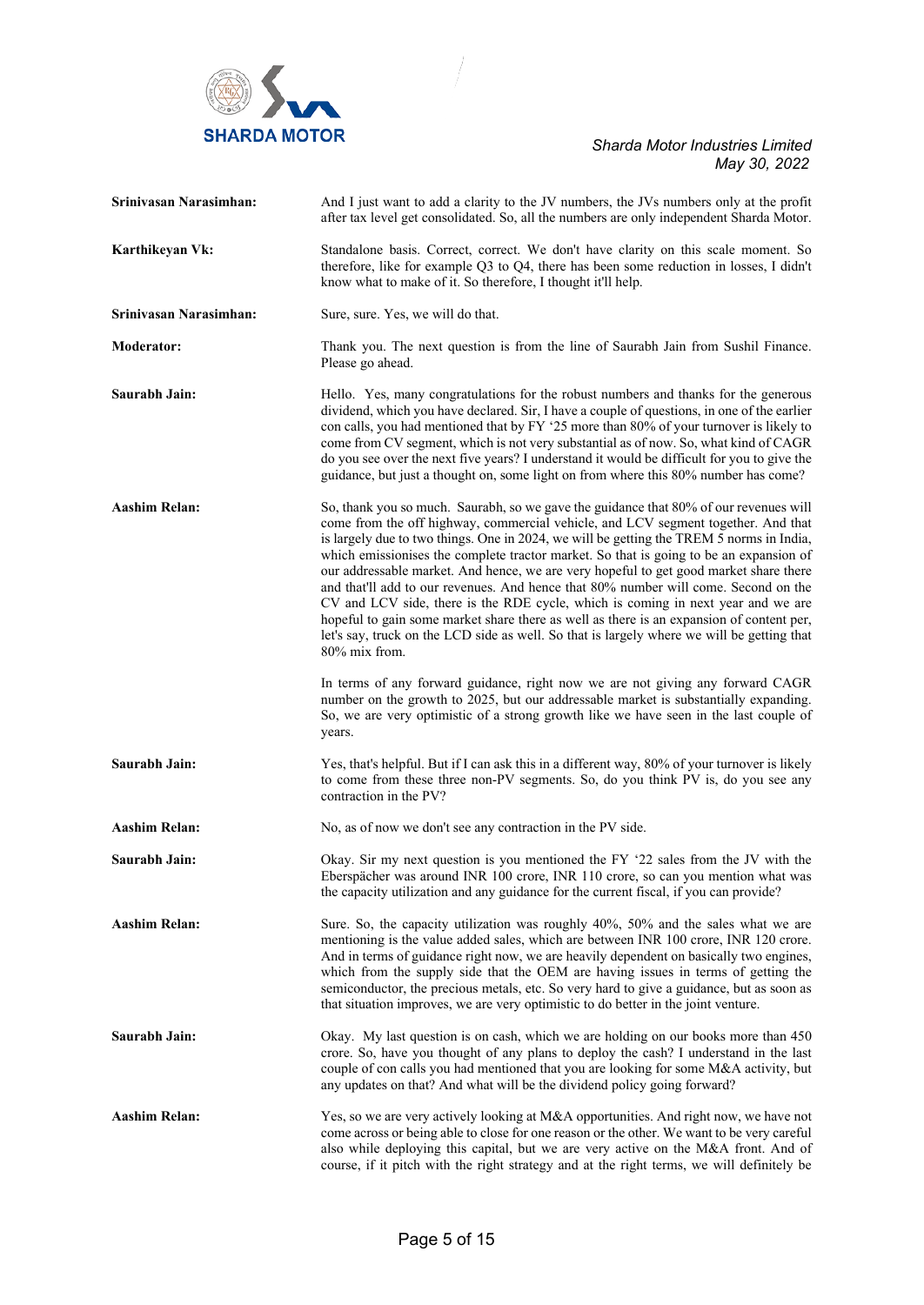

|                      | deploying this capital there, but in a prudent fashion. And hence we are being very careful<br>and not just going for any M&A opportunity.                                                                                                                                                                                                                                                                                                                                                                                                                                                                                                                                                                                                                                                                                       |
|----------------------|----------------------------------------------------------------------------------------------------------------------------------------------------------------------------------------------------------------------------------------------------------------------------------------------------------------------------------------------------------------------------------------------------------------------------------------------------------------------------------------------------------------------------------------------------------------------------------------------------------------------------------------------------------------------------------------------------------------------------------------------------------------------------------------------------------------------------------|
|                      | When it comes to a dividend policy, we will be at 10% to 30% of PAT. And we will<br>maintain that policy for this year as well.                                                                                                                                                                                                                                                                                                                                                                                                                                                                                                                                                                                                                                                                                                  |
| <b>Moderator:</b>    | Thank you. We'll move on to the next question that is on the line of Viraj from SIMPL.<br>Please go ahead.                                                                                                                                                                                                                                                                                                                                                                                                                                                                                                                                                                                                                                                                                                                       |
| Viraj:               | Yes, hi. Thanks for opportunity and congratulations for good numbers in such a<br>challenging environment. Just couple of questions first is, if I look at the standalone<br>business, if you can just give some color in terms of how the value added piece would've<br>grown year-on-year? And in relation to that how would have the margin behaved,<br>because if you look at the overall report number, it doesn't give a true picture. So, any<br>perspective on that you can share? That is one. Second is in terms of for TREM 4 and<br>TREM 5, especially with TREM 4 starting from 1st October. So, I think by now we<br>would've got a good amount of clarity in terms of customer acquisition and potential<br>share of pipeline of opportunity which is coming. So, any perspective you can share on<br>that front? |
| <b>Aashim Relan:</b> | Sure. So first on the value added side, so we are not able to guide yet on value added<br>sales for the given reasons that we've explained in previous calls. But in general, we have<br>seen decent growth on a Y-o-Y basis also, but on probably single digit side. In terms of<br>margins also it is hard to comment because if we give the margin number, then that can<br>be reverse calculated on to value added numbers. So, we will refrain from that, but we<br>are very actively working at different options to make this more predictable and<br>transparent. And we are working along with our customers to enable us to share these<br>kinds of numbers. So that's for the first.                                                                                                                                  |
|                      | When it comes to the second, so TREM 4 now is coming in, in 1st October 2022. So<br>probably the production will start in September and there we have done very good job in<br>terms of customer acquisition, and we have a very good market share. But given that that<br>market is very small right now it will only contribute something like 2% to 3% of our<br>sales as of now, but it would accelerate when we go into the full financial year of FY<br>'24. And then, of course, TREM 5 is where we will really see a very good growth, but<br>the good news is that we've done well on the customer acquisition side on TREM 4, as<br>well as Stage V, which some of these customers are utilizing Stage V products to export<br>to other countries.                                                                     |
| Viraj:               | So, on the value added part you said that the growth has been single digit in FY '22. So,<br>is it because we have a more higher concentration of few customers and therefore, it<br>doesn't really mirror the end market growth, is it because of that? And the reason I asked<br>on the margin is because just to get a sense if there's any under recovery in terms of raw<br>material, or element concentration, which we typically have seen with another auto<br>ancillary? So, is there any under recovery in that sense, and is that also a lever for profit<br>growth in FY '23?                                                                                                                                                                                                                                        |
| <b>Aashim Relan:</b> | Yes, so I think just the value added thing is very approximate. So, I would say not to take<br>it at face value as we cannot guide on the value added side in terms of under recovery or<br>anything like that we didn't see any of that in this quarter. So, most of our materials, etc.,<br>indexed with the customers.                                                                                                                                                                                                                                                                                                                                                                                                                                                                                                        |
| Viraj:               | Okay. Last question is on the export part, our earlier commentary was that we are looking<br>at ancillary and sub-assemblies kind of product categories. And these are off-highways<br>and CV and there the lead times are much more shorter. So, by when do you expect any<br>traction or any scale up from the export part playing out for us?                                                                                                                                                                                                                                                                                                                                                                                                                                                                                 |
| Aashim Relan:        | Sure. So, the business development work is on and it's hard to give any guidance on<br>timing because of the ever-changing situation geopolitically as well as various things<br>happening around the world. So, in terms of timing, it's very hard to give as of now, but<br>we are very hopeful to get some success in that area. And lot of backend work by our<br>business development team is on for the same.                                                                                                                                                                                                                                                                                                                                                                                                              |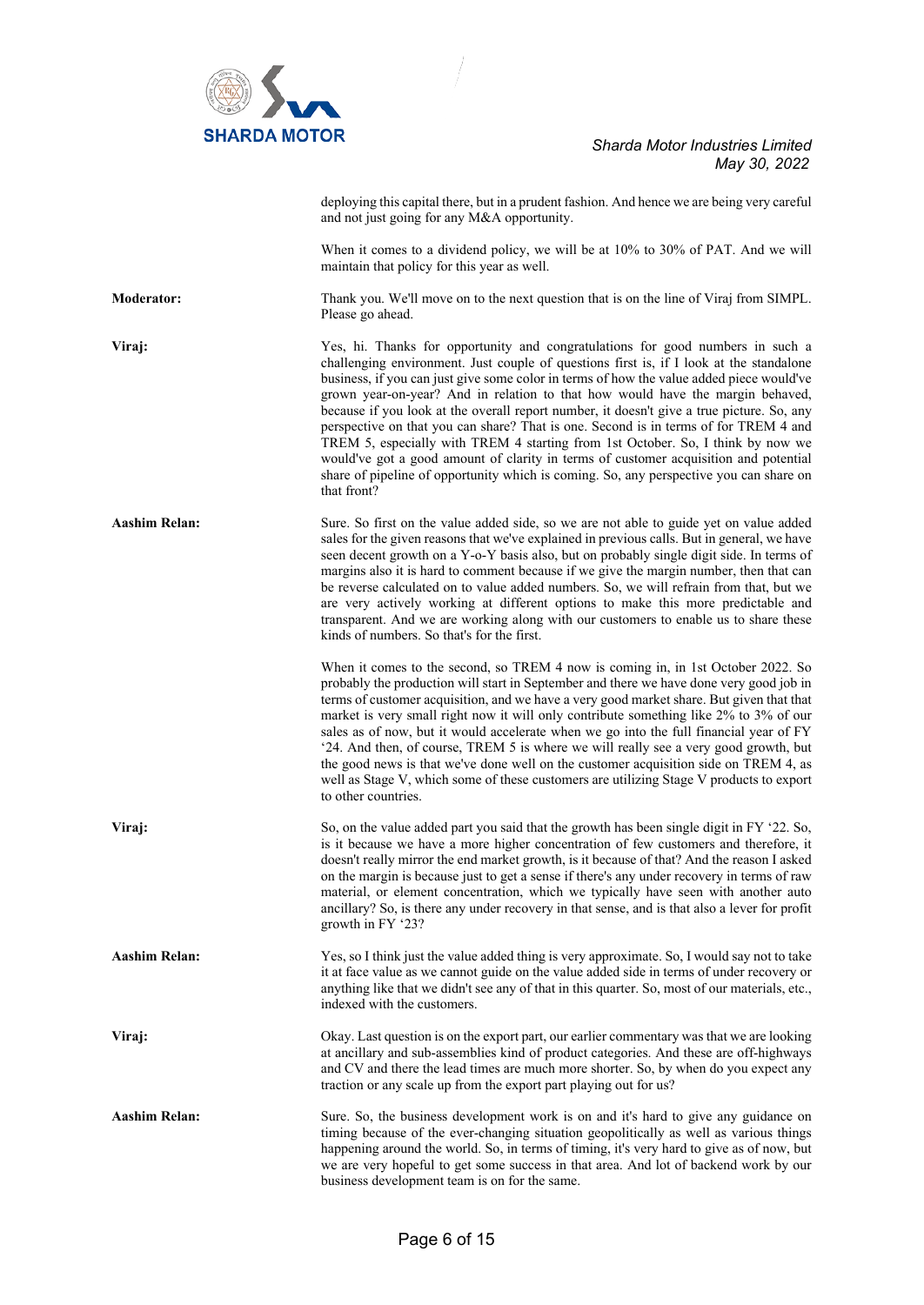

| <b>Moderator:</b>      | Thank you. The next question is from the line of Apurva Shah from PhillipCapital.<br>Please. Go ahead.                                                                                                                                                                                                                                                                                                                                                                                                                                                                                                                                                                                                  |
|------------------------|---------------------------------------------------------------------------------------------------------------------------------------------------------------------------------------------------------------------------------------------------------------------------------------------------------------------------------------------------------------------------------------------------------------------------------------------------------------------------------------------------------------------------------------------------------------------------------------------------------------------------------------------------------------------------------------------------------|
| <b>Apurva Shah:</b>    | Yes, sir. Thanks for the opportunity. My first question is, it's a clarity. So, for the<br>Eberspächer JV, I think what you mentioned is the revenue was around INR 100 crore,<br>INR 130 crore and if I'm not wrong it was the similar number in FY '21 as well. And at<br>that point of time, we were servicing only one customer. So, does that mean despite of<br>adding another customer it was a stagnant revenue in this year?                                                                                                                                                                                                                                                                   |
| <b>Aashim Relan:</b>   | Yes, yes. So, the revenue on a value added basis was fairly similar, because one of the<br>customers has faced a lot of issues with this engine model in terms of supply side issues.                                                                                                                                                                                                                                                                                                                                                                                                                                                                                                                   |
| <b>Apurva Shah:</b>    | Okay. And sir what was your combined market share for this JV?                                                                                                                                                                                                                                                                                                                                                                                                                                                                                                                                                                                                                                          |
| Aashim Relan:          | It remains to be the same on the JV side, on commercial vehicles it remains to be the<br>same around $10\%$ , 15%.                                                                                                                                                                                                                                                                                                                                                                                                                                                                                                                                                                                      |
| <b>Apurva Shah:</b>    | Okay. Okay. And one more thing on M&A I do understand it's too early to mention<br>anything in specific, but broadly can you just guide us what are our focuses here? Are<br>we looking for some technology led, or some product led acquisition or maybe some<br>companies in Indian market or overseas market, anything which help us to make an<br>informed decision?                                                                                                                                                                                                                                                                                                                                |
| <b>Aashim Relan:</b>   | Sure. As of now we are open, we are not looking for definitely the global market. So, our<br>focus is on the domestic market or a company that can enable our export strategy. And<br>of course, to either strengthen our core or to add to our power train agnostic strategy. So,<br>there is nothing very specific. We are looking at various options and as this develops, we<br>will keep you informed. And I don't want to comment on anything premature.                                                                                                                                                                                                                                          |
| <b>Apurva Shah:</b>    | Got it. And sir one more clarity on the revenue break up, so can you help us to understand<br>the revenue better in terms of PV, CV and maybe CEV it is still early, but what would<br>be the rough revenue breakup between these three major segments?                                                                                                                                                                                                                                                                                                                                                                                                                                                 |
| <b>Aashim Relan:</b>   | Sorry, what's the third segment you said?                                                                                                                                                                                                                                                                                                                                                                                                                                                                                                                                                                                                                                                               |
| <b>Apurva Shah:</b>    | The EV, the construction equipment segment.                                                                                                                                                                                                                                                                                                                                                                                                                                                                                                                                                                                                                                                             |
| <b>Aashim Relan:</b>   | Okay. So maybe Srinivasan if you have the numbers, you can take it.                                                                                                                                                                                                                                                                                                                                                                                                                                                                                                                                                                                                                                     |
| Srinivasan Narasimhan: | Yes, yes. So, Mr. Apurva on the actual side, the PV and LCV both are almost similar at<br>40%, 45% of revenue. And if you look at the overall this thing 90% revenue comes from<br>exhaust systems and 6% comes from suspension and rest are the procurement and other<br>at 2%, 3%. So CEV we don't do right now.                                                                                                                                                                                                                                                                                                                                                                                      |
| <b>Apurva Shah:</b>    | Got it. And sir, just last question from my side, so I really respect the uncertainty<br>prevailing the condition which restricts yourself to give any guidance, but sir, EV which<br>is started in maybe in FY '22 itself. So, considering the scenario to remain stand still,<br>whatever we are seen currently. So, do you see any meaningful revenue coming in from<br>CEV segment in FY '23? Because I think what we have seen in last two years is<br>whenever the regulation is implemented, maybe in next 12 to 18 months, there will be<br>some revenue bump up coming up from that particular segment. So, can we expect<br>similar thing to happen in CEV, which may be reflected in FY '23? |
| <b>Aashim Relan:</b>   | Yes. So, for this year the regulation mainly that is coming up TREM 4 and a manual<br>regulation for CEV that doesn't cover a big part of the market, but definitely there'll be<br>some tailwinds with that. But just given that the addressable market doesn't expand very<br>substantially with these two legislations this year where they significantly expand is the<br>next year when we get the RDE norms coming and the year after that, when we get<br>TREM 5 norms.                                                                                                                                                                                                                          |
| <b>Apurva Shah:</b>    | So sir, does that mean FY '24 might be that bump year in terms of revenue for us?                                                                                                                                                                                                                                                                                                                                                                                                                                                                                                                                                                                                                       |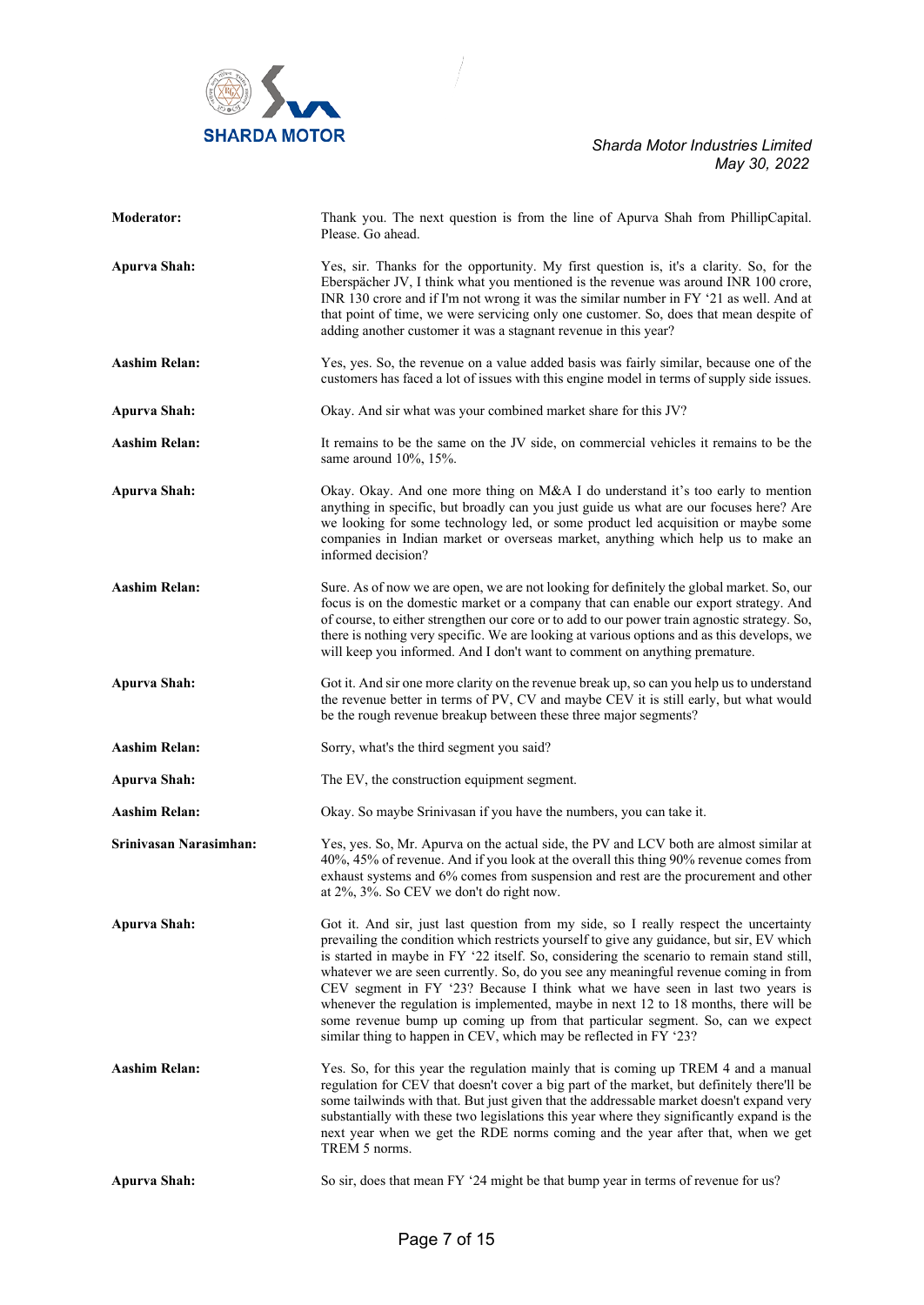

| <b>Aashim Relan:</b> | So just not giving any guidance, but as you rightly noted that as the addressable market<br>substantially increases with couple of legislations, definitely the trajectory of the<br>revenues would be in line with that. And the big legislations are RDE and even bigger<br>than that for us will be the TREM 5 legislation.                                                                                                                                                                                                                                                                                                                                                                                                                                   |
|----------------------|------------------------------------------------------------------------------------------------------------------------------------------------------------------------------------------------------------------------------------------------------------------------------------------------------------------------------------------------------------------------------------------------------------------------------------------------------------------------------------------------------------------------------------------------------------------------------------------------------------------------------------------------------------------------------------------------------------------------------------------------------------------|
| <b>Moderator:</b>    | Thank you. The next question is from the line of Chirag Shah from Edelweiss. Please go<br>ahead.                                                                                                                                                                                                                                                                                                                                                                                                                                                                                                                                                                                                                                                                 |
| <b>Chirag Shah:</b>  | Yes, thanks for the opportunity. Sir, first question is a follow up on the earlier question<br>on mismatch between OEM volumes and your revenue growth. Sir, is that your<br>realization per, for example, if you supply to Tata Punch and if you supply to the Tata<br>Harrier differs materially and what could be the difference for the exhaust system value<br>between the two?                                                                                                                                                                                                                                                                                                                                                                             |
| <b>Aashim Relan:</b> | Sorry, if can repeat the question your voice is unclear.                                                                                                                                                                                                                                                                                                                                                                                                                                                                                                                                                                                                                                                                                                         |
| <b>Chirag Shah:</b>  | Sorry, sir. Am I audible now is it better.                                                                                                                                                                                                                                                                                                                                                                                                                                                                                                                                                                                                                                                                                                                       |
| Aashim Relan:        | Yes, it's slightly better.                                                                                                                                                                                                                                                                                                                                                                                                                                                                                                                                                                                                                                                                                                                                       |
| <b>Chirag Shah:</b>  | Yes. Sir my question was that, if we take the entry level model and the slightly premium<br>model of the same OEM, how does this exhaust system take value changes? For example,<br>if I take Tata Punch and Tata Harrier as an example, how much is the difference between<br>the two kit values?                                                                                                                                                                                                                                                                                                                                                                                                                                                               |
| <b>Aashim Relan:</b> | Yes, so without giving any specific numbers in general the kit value or the content per<br>vehicle it differs from model to model, and it is not just high end or lower end, there are<br>other aspects to also be looking at. One is the power train type, whether gasoline, diesel,<br>and second is the acoustics performance that is required from the passenger car. So some<br>cars have within their engine acoustic issues some not. And then also how much of the<br>emission is taken care by the engine systems itself before it comes to after treatment. So<br>couple of technical reasons that different cars have different kinds of content. There are<br>not much substantial differences, but there definitely are differences model to model. |
| <b>Chirag Shah:</b>  | Okay, this was helpful. But if the engine system itself is playing a reasonable role in<br>managing the emission, I presume the kit value will be lower. And the difference could<br>be in the range of 20% between normal exhaust system and where the engine system<br>plays a significant?                                                                                                                                                                                                                                                                                                                                                                                                                                                                    |
| <b>Aashim Relan:</b> | Yes. So I think it's very technical and it's not just about the engine system also. So you<br>may oversimplify, but let's keep it as like that varied engine types have different kinds<br>of systems that are required, but there's nothing too substantial. Maybe substantial would<br>be between in pass car or the LCV segment it would be more diesel, CNG, gasoline there<br>would be differences there hardly, but there are a lot of variables that come into place.                                                                                                                                                                                                                                                                                     |
| <b>Chirag Shah:</b>  | Sir similarly, if for the same model a petrol based exhaust system and diesel exhaust<br>system the difference would be, again, not that significant or it will be meaningful?                                                                                                                                                                                                                                                                                                                                                                                                                                                                                                                                                                                   |
| <b>Aashim Relan:</b> | Depends on the OEM strategy type on what emission strategy that they take for the<br>particular engine. But in general, diesel is more expensive than petrol on the hot end.                                                                                                                                                                                                                                                                                                                                                                                                                                                                                                                                                                                     |
| <b>Chirag Shah:</b>  | Yes. So this is helpful. The second question was general product expansion strategy that<br>you have been articulating, including M&A. So sir first question was on exports,<br>generally it takes three to five years to structify the export side of the business, unless we<br>are looking at aftermarket as an option. So, where have been that journey? Have we<br>started the discussion at least approaching the OEMs for export or if you can help us<br>understand where are we in that journey?                                                                                                                                                                                                                                                        |
| Aashim Relan:        | Yes. So we've started the business development cycle and we are not looking at OEMs.<br>We are not looking at OEMs from the export strategy. We are looking at component<br>makers and small engine makers. So it's a different business development cycle, which                                                                                                                                                                                                                                                                                                                                                                                                                                                                                                |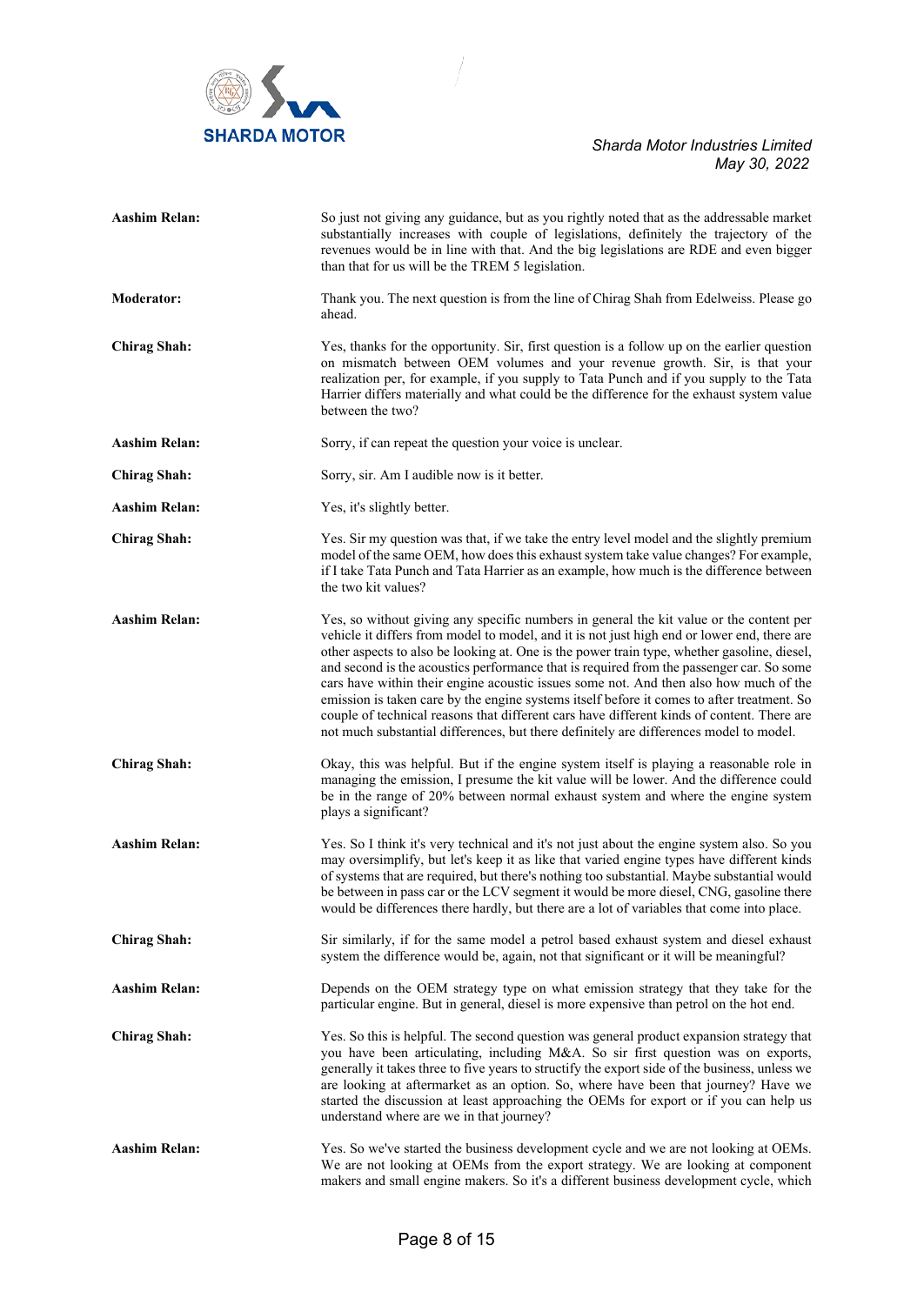

|                      | is usually short and we have started the work and we have RFQs etc. rolling, but there's<br>nothing material right now to disclose as we find success, we'll keep track.                                                                                                                                                                                                                                                                                                                                                                                                                                                                                                                                                                                                                                                                                                      |
|----------------------|-------------------------------------------------------------------------------------------------------------------------------------------------------------------------------------------------------------------------------------------------------------------------------------------------------------------------------------------------------------------------------------------------------------------------------------------------------------------------------------------------------------------------------------------------------------------------------------------------------------------------------------------------------------------------------------------------------------------------------------------------------------------------------------------------------------------------------------------------------------------------------|
| <b>Chirag Shah:</b>  | Sir, second question was on can Kinetic Green, so how should we look at the opportunity<br>from Kinetic Green perspective? One. And outside of Kinetic Green how do we look at<br>the EV option value for ourselves? Because Kinetic Green is not appearing in PLI, they<br>seem to have product approved only for three wheel products as of now. Plus on the<br>battery assembly side, there seems to be, competition seems to be emerging, lot of players<br>are targeting that space now. So if you can articulate how Kinetic Group is thinking about<br>this as an opportunity and how it'll flow through to us and outside of Kinetic Energy,<br>what you are thinking?                                                                                                                                                                                                |
| <b>Aashim Relan:</b> | Yes. So Kinetic Green is our joint venture partner and they of course have a strength in<br>three wheelers, but they also have a two wheeler pipeline and they have made some<br>agreements on their two wheeler segment also. So there would be two wheeler vehicles<br>coming out shortly by Kinetic Green. And for us, we want to focus completely right now<br>only on the phase one, which is working with Kinetic Green on battery assembly and<br>BMS, and only after the successful implementation of that we will go beyond to other<br>contracts.                                                                                                                                                                                                                                                                                                                   |
| <b>Moderator:</b>    | Thank you. The next question is from the line of Vishal S from Svan Investments. Please<br>go ahead.                                                                                                                                                                                                                                                                                                                                                                                                                                                                                                                                                                                                                                                                                                                                                                          |
| <b>Vishal S:</b>     | Thank you for taking my question, sir. So I have two questions, one regarding, if you<br>calculate X of Maruti production on a Q-on-Q basis it has grown by almost around 25<br>odd percent. And our top line has grown by almost around 6, 7 odd percent. And on that<br>basis, if we calculate gross profit per unit, it has actually seen a declining trend. And this<br>has been the first time you plot a trend. And this has been the first time in last four, five<br>quarters it has declined. So is it because there has been inferior mix or is it because a<br>market share trend we have lost certain market share. Can you throw some light on this<br>point and what is, I know there is value addition part, but can you at least qualitatively<br>share what has been trended in the value addition or market share?                                          |
| <b>Aashim Relan:</b> | Sure. So, there are multiple variables involved in terms of just production data, right?<br>So, we have to recall that last year there was also a very heavy semiconductor issue. So,<br>lot of OEMs could be producing their products and keeping them in the yards for much<br>longer before it shows up in production data. So, it may not be that accurate and there<br>are multiple other variables to take into account. As you mentioned, mix as well as within<br>customer blends that which customer out of the market has done well versus the other.<br>So what we'll try to do is that we gave some kind of a break down data and we share it if<br>our customers allow, but I think it's not as simple to reverse engineer the way of you<br>right now attempting to do, but maybe on the backend let us at some kind of an index to<br>help you with this idea. |
| Vishal S:            | Sure, sir, that would be helpful. But can you qualitatively at least share the trend has been<br>on an increasing or a flattish or a declining trend on a trend line basis in terms of market<br>share or value addition?                                                                                                                                                                                                                                                                                                                                                                                                                                                                                                                                                                                                                                                     |
| Aashim Relan:        | Yes, we have not seen any, from a qualitative event we are very similar to what we were.<br>So to answer that we were very similar to what we are, we have probably gotten a little<br>bit more business this quarter and on a qualitative basis, we don't see any significant<br>change.                                                                                                                                                                                                                                                                                                                                                                                                                                                                                                                                                                                     |
| Vishal S:            | Okay. Okay. So, sir, just to get more into this point in the rank of 1, 2, 3 list, what would<br>be our rank or what the trend in the ranks?                                                                                                                                                                                                                                                                                                                                                                                                                                                                                                                                                                                                                                                                                                                                  |
| <b>Aashim Relan:</b> | Are you referring to competition 1, 2, 3 like?                                                                                                                                                                                                                                                                                                                                                                                                                                                                                                                                                                                                                                                                                                                                                                                                                                |
| Vishal S:            | Yes.                                                                                                                                                                                                                                                                                                                                                                                                                                                                                                                                                                                                                                                                                                                                                                                                                                                                          |
| <b>Aashim Relan:</b> | Yes. So we are, and this is ex. Maruti, I think, right?                                                                                                                                                                                                                                                                                                                                                                                                                                                                                                                                                                                                                                                                                                                                                                                                                       |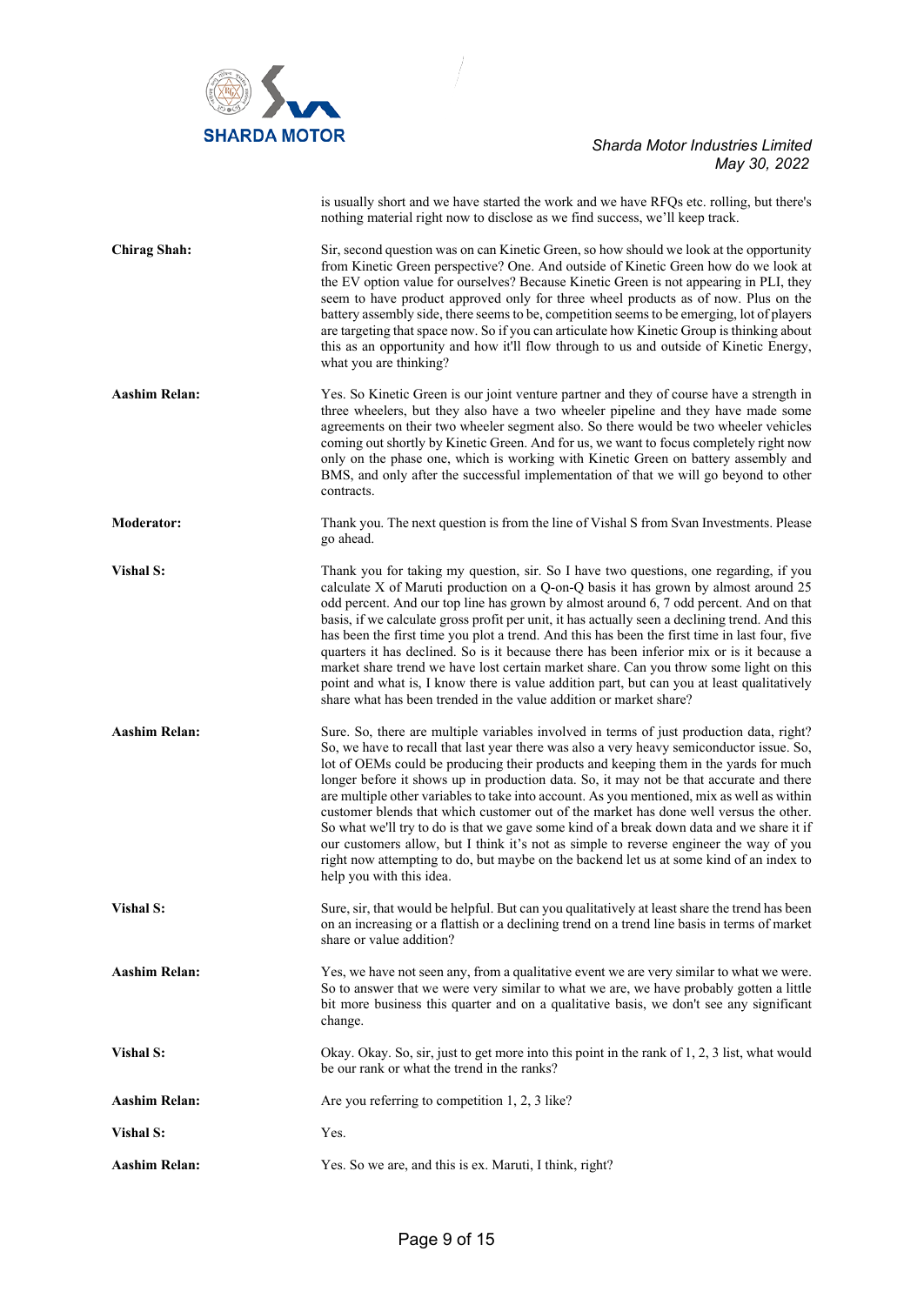

| Vishal S:             | Yes, of course.                                                                                                                                                                                                                                                                                                                                                                                                                                                                                                                                                                                                                                                                                                                                                                                                                                                                                                |
|-----------------------|----------------------------------------------------------------------------------------------------------------------------------------------------------------------------------------------------------------------------------------------------------------------------------------------------------------------------------------------------------------------------------------------------------------------------------------------------------------------------------------------------------------------------------------------------------------------------------------------------------------------------------------------------------------------------------------------------------------------------------------------------------------------------------------------------------------------------------------------------------------------------------------------------------------|
| <b>Aashim Relan:</b>  | Yes. So between first and second it is very close. And it keeps shifting. And generally,<br>we are first second, it's very, very close, but I would say that we are, first, then there is a<br>American company, which is second and a French company third.                                                                                                                                                                                                                                                                                                                                                                                                                                                                                                                                                                                                                                                   |
| Vishal S:             | Great, sir. Great, great. So, sir one more question on this point, can you share some<br>qualitative details, like who would be our 1, 2, 3, key customers in this overall business?                                                                                                                                                                                                                                                                                                                                                                                                                                                                                                                                                                                                                                                                                                                           |
| <b>Aashim Relan:</b>  | Sure. We'll share it, I think we don't take any customer names in investor calls, but<br>definitely this data should be available in the public domain.                                                                                                                                                                                                                                                                                                                                                                                                                                                                                                                                                                                                                                                                                                                                                        |
| Vishal S:             | Okay, sir. My second question is regarding, you said the value addition will significantly<br>increase as we go towards TREM 4 and TREM 5 norms in terms of construction<br>equipment and agriculture equipment business and similarly in RDE norms as we go<br>towards BS VI. So can you share qualitatively, what kind of value addition increase?<br>Will it be 5%, 10% or similarly what we have seen from, similar trend line, what we have<br>seen from BS IV to BS VI, will it be a similar kind of transition?                                                                                                                                                                                                                                                                                                                                                                                         |
| <b>Aashim Relan:</b>  | Sure. So I'll break it into two, one for RDE, as you know even in the investor deck, we've<br>shared that we are expecting between 10% to 15% increase in content per vehicle. And<br>that would be a blend between gasoline and diesel. Gasoline we are expecting approx<br>10% and diesel we are expecting approx 25%. When it comes to TREM 5, as of now we<br>cater only to the export market in tractor because this product is not required. So it's<br>going to be a completely new product and a complete increase in our addressable market,<br>which would be in substantial side.                                                                                                                                                                                                                                                                                                                   |
| <b>Sachin Kasera:</b> | Hi. So this is Sachin Kasera here, do we need to again invest substantially in terms of<br>R&D for this new norms?                                                                                                                                                                                                                                                                                                                                                                                                                                                                                                                                                                                                                                                                                                                                                                                             |
| <b>Aashim Relan:</b>  | No it's very similar. So it's very similar the technology in RDE as well as tractors as well<br>as construction equipment, etc. And we do have the technology available with us in<br>house. So we don't need to invest much. We could remain at a similar pace that we have<br>been investing in R&D and that is the key strength that the intellectual property that is<br>required for the next five years or seven years, not just in domestic, but as well as the<br>export opportunities that is already developed by us. And now we will be sweating that<br>asset as we move forward.                                                                                                                                                                                                                                                                                                                  |
| Sachin Kasera:        | When we moved from Euro 4 to Euro 6, we saw some market share gain because some<br>of the peers could not match us. And we did a far better job across many areas. So two<br>things, one is obviously very clearly as you mentioned that the address market itself will<br>go, but the way it happened from Euro 4 to Euro 6 market shift are we hopeful when<br>these new norms come in the next two, three years these various norms, we could look<br>at further market shifting?                                                                                                                                                                                                                                                                                                                                                                                                                           |
| <b>Aashim Relan:</b>  | So, let's again, look at it in two segments. One is segment where we already play in and<br>that is LCV, CV, and passenger vehicles, in these segments we don't expect anything<br>substantial, but yes, there would be some incremental changes in market share. And we<br>are always working towards improvement. On the commercial vehicle front possibly<br>there would be a little bit of a market share increase because there we have some<br>opportunity to get into programs, which we did not have in the prior cycle. When it comes<br>to TREM 5, this is a completely new market that's opening up. And that also has a<br>customer base, which we have already been working with for many years on their export<br>products. And we have been supplying them very similar products what is now required<br>for the Indian market. So, there we are very hopeful to have a very good market share. |
| Sachin Kasera:        | And just one last question on R&D and new product development, one of the obviously<br>key focus areas your existing products, but are we also investing some substantial sum<br>in the R&D and trying to diversify or develop some new products for our existing or new<br>customers? And if you can give us some insight there?                                                                                                                                                                                                                                                                                                                                                                                                                                                                                                                                                                              |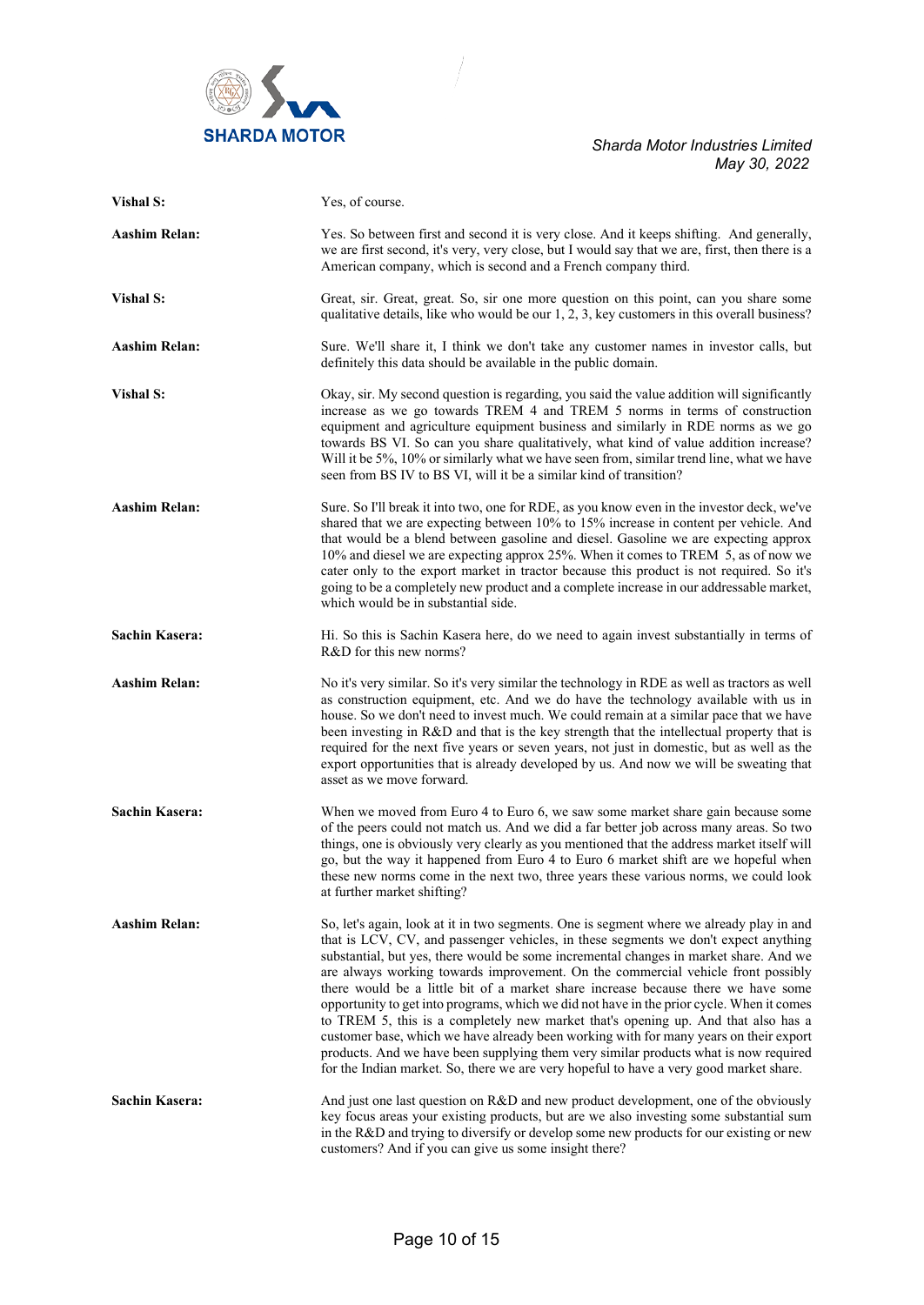

| <b>Aashim Relan:</b>   | So as of now, there is nothing to share, but we are always looking at developing<br>innovative products and new products also, but no substantial increase and nothing that<br>we would share separately at this point.                                                                                                                                                                                                                                                                                                                                                                               |
|------------------------|-------------------------------------------------------------------------------------------------------------------------------------------------------------------------------------------------------------------------------------------------------------------------------------------------------------------------------------------------------------------------------------------------------------------------------------------------------------------------------------------------------------------------------------------------------------------------------------------------------|
| Sachin Kasera:         | Are we looking at any active joint venture, either technical or equity collaborations, the<br>way some of the other peers are doing in the auto industries to be able to address a much<br>larger portion of the automobile market?                                                                                                                                                                                                                                                                                                                                                                   |
| Aashim Relan:          | Yes. So, we are very active on the M&A side, of course, with the right terms and<br>conditions and the right fit we are looking at all options.                                                                                                                                                                                                                                                                                                                                                                                                                                                       |
| <b>Moderator:</b>      | Thank you. The next question is from the line of Pritesh Chedha from Lucky<br>Investments. Please go ahead.                                                                                                                                                                                                                                                                                                                                                                                                                                                                                           |
| <b>Pritesh Chedha:</b> | Yes, sir, just one clarification when you mentioned that you will get 80% of the business<br>of the CV side. So just one clarification today, and I am just referring to my past notes<br>as well today in the standalone more than 75%, 80% of our business comes from PV,<br>right?                                                                                                                                                                                                                                                                                                                 |
| <b>Aashim Relan:</b>   | Yes. So, I think Srinivasan has the breakup numbers for the bifurcation. Srinivasan if<br>you just share.                                                                                                                                                                                                                                                                                                                                                                                                                                                                                             |
| Srinivasan Narasimhan: | Yes. So, as I mentioned earlier also that our PV and LCV is almost similar. It's like 40%<br>and 45%. So, it's not 80% as you mentioned.                                                                                                                                                                                                                                                                                                                                                                                                                                                              |
| <b>Pritesh Chedha:</b> | PV and LCV is 45-45. That is standalone.                                                                                                                                                                                                                                                                                                                                                                                                                                                                                                                                                              |
| Srinivasan Narasimhan: | Correct.                                                                                                                                                                                                                                                                                                                                                                                                                                                                                                                                                                                              |
| <b>Pritesh Chedha:</b> | And JV any case, there is no revenue that we add it's just the profitability part. And when<br>we are saying 80% of our business will come from non-PV. So that's where we are<br>factoring in the TREM 5, which is going to bring changes in the CV and the tractor side.                                                                                                                                                                                                                                                                                                                            |
| <b>Aashim Relan:</b>   | Yes. And we are also factoring in RDE, which will increase the content per vehicle in<br>LCV.                                                                                                                                                                                                                                                                                                                                                                                                                                                                                                         |
| <b>Pritesh Chedha:</b> | Okay. Okay. So that's how 80% of our business eventually be non-PV that's how we are<br>putting forward.                                                                                                                                                                                                                                                                                                                                                                                                                                                                                              |
| <b>Aashim Relan:</b>   | Yes.                                                                                                                                                                                                                                                                                                                                                                                                                                                                                                                                                                                                  |
| <b>Pritesh Chedha:</b> | Okay. Okay. And sir, I couldn't still understand why the volume growth of our OEs do<br>not mirror with the revenue growth, the volume growth did not mirror with our revenue<br>growth. So that part is still non-comprehend.                                                                                                                                                                                                                                                                                                                                                                        |
| <b>Aashim Relan:</b>   | Sure. What we'll do is we'll work out an index and then we will share it offline, and we<br>will then work out an index mechanism or something that could be reflective just because<br>we cannot share value added sales and hence                                                                                                                                                                                                                                                                                                                                                                   |
| <b>Pritesh Chedha:</b> | It's okay, you can share index because when you mention single digit volume growth for<br>FY '22 on a value added basis, the OEMs that we sell have a much substantially larger<br>volume growth number for FY '22. So that even added more to the confusion sir.                                                                                                                                                                                                                                                                                                                                     |
| Aashim Relan:          | Sure. So again, not to take that at face value, because when I mentioned that what is<br>produced by us especially last year and what was sold by the OEMs that would definitely<br>be a lag there because that was at the peak of the semi-conductor issues where a lot of<br>OEMs were producing the cars and keeping them in the yard also. So that's why it's not<br>an apple-to-apple comparison and hence to refraining from any ambiguity, I think it's<br>better to look at the index or whatever best we can share given the limitation that we<br>have on sharing value added sales number. |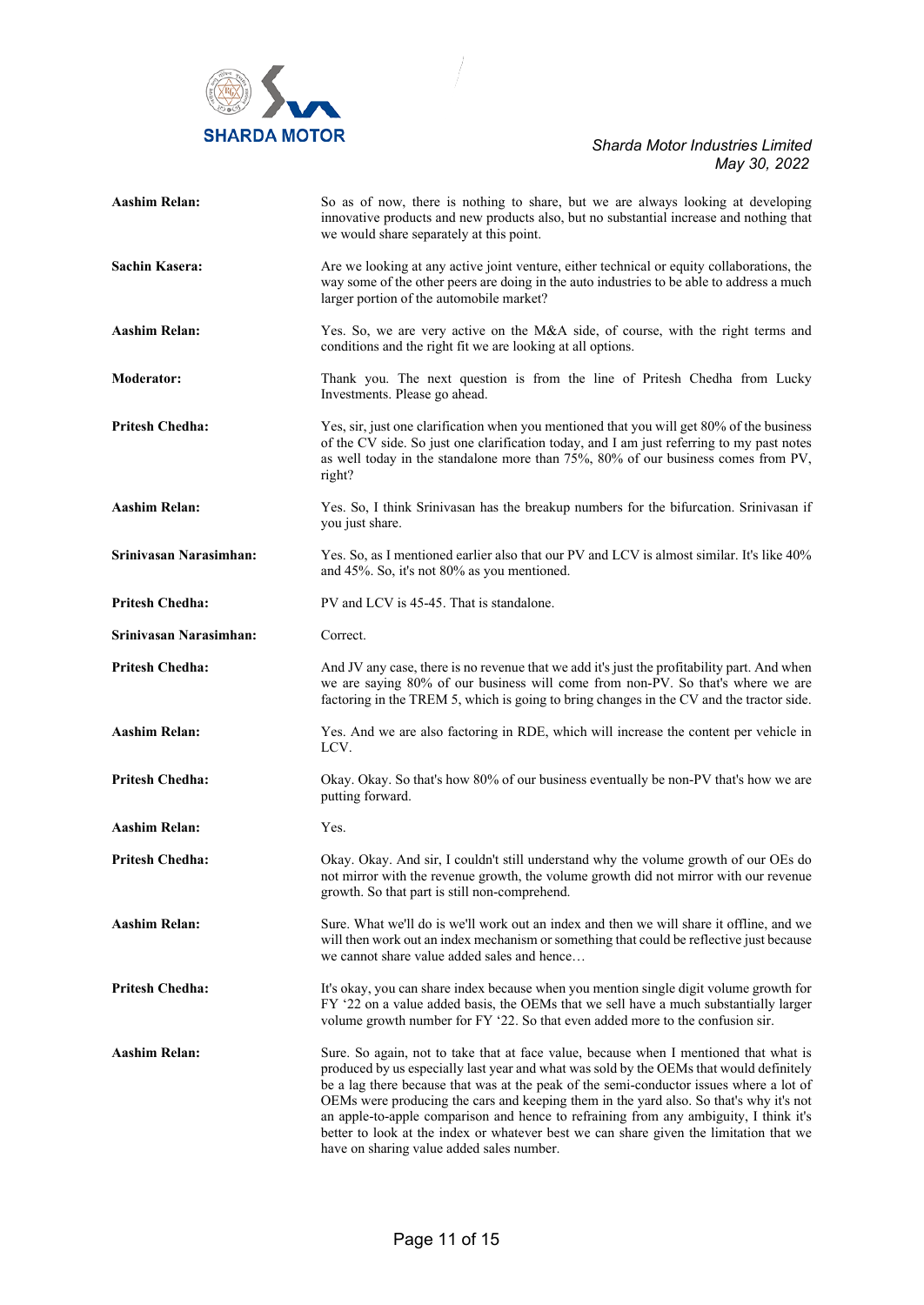

| <b>Pritesh Chedha:</b> | So let's say we can understand now the mismatch in production, the mismatch in sales,<br>let's say, because we refer to the sales number, but barring that reason there isn't any<br>other, let's say either in terms of the value addition to non-value addition changes<br>happening with the OEs or any loss of market share with the OE any of those reasons<br>also are, is what you want to highlight or are meaningful by any chance?                                                                                                                                                                                                                                                                                                                                                                                                                                                                                                                                                                                                                             |
|------------------------|--------------------------------------------------------------------------------------------------------------------------------------------------------------------------------------------------------------------------------------------------------------------------------------------------------------------------------------------------------------------------------------------------------------------------------------------------------------------------------------------------------------------------------------------------------------------------------------------------------------------------------------------------------------------------------------------------------------------------------------------------------------------------------------------------------------------------------------------------------------------------------------------------------------------------------------------------------------------------------------------------------------------------------------------------------------------------|
| <b>Aashim Relan:</b>   | No. So on a qualitative side, as I mentioned, that none of those issues are there, this is<br>simply optical changes, which are there between what is reported bySIAM what is<br>reported by the FADA and how the OEMs are produced. So it's just an optical thing,<br>which we'll be able to clear by the index and nothing on the qualitative side at all. We<br>see a very steady position.                                                                                                                                                                                                                                                                                                                                                                                                                                                                                                                                                                                                                                                                           |
| <b>Pritesh Chedha:</b> | Is that a substantial gap? Because the gap becomes really substantial then between the<br>production number, the sales number and obviously we mirror the production number.<br>Whereas as analyst, we have been happy for looking at the sales numbers.                                                                                                                                                                                                                                                                                                                                                                                                                                                                                                                                                                                                                                                                                                                                                                                                                 |
| <b>Aashim Relan:</b>   | So, I think that's why with our number you have to understand that roughly half our<br>customers make us buy the catalyst, half of the customers give it to us free of cost. Now<br>if the blend within that product makes exchanges, it can have a substantial impact alone<br>just with that, right. Half of our customers, so if the customer who tells us to buy free of<br>cost, if their sales went up, then there will be an impact accordingly.                                                                                                                                                                                                                                                                                                                                                                                                                                                                                                                                                                                                                  |
| <b>Pritesh Chedha:</b> | Yes, but then the absolute EBITDA growth rate should still mirror the volume right<br>forget the top line number?                                                                                                                                                                                                                                                                                                                                                                                                                                                                                                                                                                                                                                                                                                                                                                                                                                                                                                                                                        |
| <b>Aashim Relan:</b>   | So, what we'll do is we provide the index and once you have it, we'll then have a<br>discussion around it so it'll be much clearer with the data.                                                                                                                                                                                                                                                                                                                                                                                                                                                                                                                                                                                                                                                                                                                                                                                                                                                                                                                        |
| <b>Pritesh Chedha:</b> | Okay. It'll helpful, sir, because then it becomes a little bit confusing.                                                                                                                                                                                                                                                                                                                                                                                                                                                                                                                                                                                                                                                                                                                                                                                                                                                                                                                                                                                                |
| Aashim Relan:          | Absolutely.                                                                                                                                                                                                                                                                                                                                                                                                                                                                                                                                                                                                                                                                                                                                                                                                                                                                                                                                                                                                                                                              |
| <b>Moderator:</b>      | Thank you. The next question is from the line of Aman Vij which from Astute Investment<br>Management. Please go ahead.                                                                                                                                                                                                                                                                                                                                                                                                                                                                                                                                                                                                                                                                                                                                                                                                                                                                                                                                                   |
| Aman Vij:              | Good afternoon, sir. My question is on the legislation tailwind side. So, if you can talk<br>about, first of all, current legislation changes, which has happened in the last two, three<br>years, which has been helping currently how much more growth potential is left for that<br>conversion happening and thus we growing? It's like for one, two, three years more, we<br>can still grow on the base products I'm talking about at 15%, 20% almost. The second<br>part of this question is on the two new legislations, which we are talking about the<br>addressable market increasing for us. And we have also talked about content increasing.<br>If you can broadly in your estimate quantify the increase in addressable markets, both<br>for TREM as well as say the RDE norms, according to you whatever is your best<br>estimate?                                                                                                                                                                                                                         |
| <b>Aashim Relan:</b>   | Sure. So just taking the first looking back. So, looking back the legislations that have<br>benefited us in the last three years, largely the legislation was BS VI and now TREM 4<br>and that led to content per car and truck in the case of BS VI increasing as well as on the<br>TREM 4 side a marginal increase in the number of tractors that require our product.<br>When we look forward then definitely there is a very good legislation tailment that is<br>ahead of us in 2022 right now, April itself will be the beginning of TREM 4. Then we<br>will be moving into RDE in 2023 April, which will have an increase in content per<br>vehicles for passenger vehicles and LCV. And it'll also give us an opportunity for some<br>market share in the commercial vehicle side.<br>And when we look forward, we are looking at the TREM 5 legislation, which will be<br>coming in, in 2024 and that will emissionize the entire tractor as well as the construction<br>equipment market. In terms of specific market size numbers right now given the various |
|                        | variables, we don't have any specific number, but largely the way we look at it is that the<br>tractor market will be as large as the commercial vehicle and the passenger vehicle<br>market on a very rough estimate.                                                                                                                                                                                                                                                                                                                                                                                                                                                                                                                                                                                                                                                                                                                                                                                                                                                   |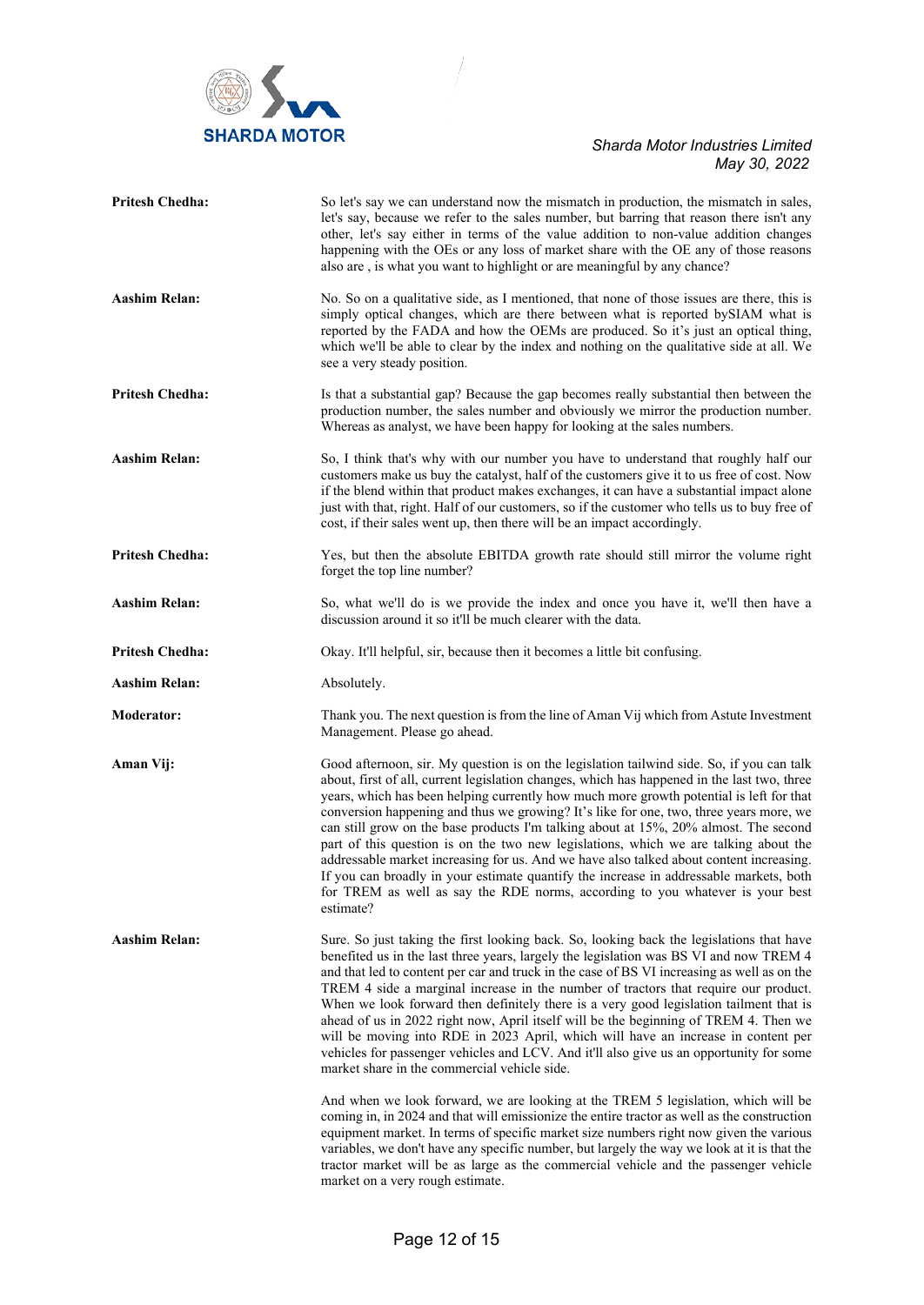

|                      | So, it would be a substantial increase in the addressable market, and that's on the domestic<br>front, but as part of our strategy, we are also opening to export for sub-components in<br>the global market, as well as utilizing our intellectual property for small engines and the<br>smaller engines, which require emissions all over. And that of course is an exponential<br>increase in adaptable market and that would only be in addition to it.                                                                                                           |
|----------------------|-----------------------------------------------------------------------------------------------------------------------------------------------------------------------------------------------------------------------------------------------------------------------------------------------------------------------------------------------------------------------------------------------------------------------------------------------------------------------------------------------------------------------------------------------------------------------|
| Aman Vij:            | So continuing on this part going forward for the next three year how do you see the mix<br>changing in terms of, you have explained in terms of growth in non-PV will be higher,<br>but in terms of export domestic also, if you can talk a little bit?                                                                                                                                                                                                                                                                                                               |
| <b>Aashim Relan:</b> | Sorry, I didn't get you export and?                                                                                                                                                                                                                                                                                                                                                                                                                                                                                                                                   |
| Aman Vij:            | Mix of export and domestic the opportunity in export and domestic. So do you think the<br>domestic will be much stronger or do you think because export also can be equally<br>strong?                                                                                                                                                                                                                                                                                                                                                                                |
| <b>Aashim Relan:</b> | No. So, export can be a very positive surprise right now we have begun the business<br>development cycle. So not sharing anything firm, but export can definitely be a positive<br>surprise, which is all on top of this. And hence not sharing something, but in the very<br>general way, it could definitely be a very positive surprise because this China plus one<br>trend is extremely strong all over the world. And that is going to benefit companies like<br>us who will play in the sub-component market as well as the small engineer emission<br>market. |
| <b>Moderator:</b>    | Thank you. The next question is from the line of Chirag Shah from Edelweiss. Please go<br>ahead.                                                                                                                                                                                                                                                                                                                                                                                                                                                                      |
| <b>Chirag Shah:</b>  | Yes. Thanks for the opportunity. Sir, just one question RDE norm you indicated it'll be<br>more important from LCV perspective and not passenger vehicle perspective, is it right?<br>Did I understood it correctly that the values can increase on LCV and less on PV?                                                                                                                                                                                                                                                                                               |
| <b>Aashim Relan:</b> | So, I think just to put it that in gasoline engines where it is generally 10% and in diesel<br>engines it's generally 25%. So, LCV segment is usually more diesel and passenger<br>vehicle segment are more gasoline.                                                                                                                                                                                                                                                                                                                                                 |
| <b>Chirag Shah:</b>  | But in passenger also 10% kind increase is likely to happen, which itself is a reasonable<br>increase in contribution?                                                                                                                                                                                                                                                                                                                                                                                                                                                |
| <b>Aashim Relan:</b> | Yes.                                                                                                                                                                                                                                                                                                                                                                                                                                                                                                                                                                  |
| <b>Chirag Shah:</b>  | Sir, second question is any indications from OEM in terms of the value add versus bought<br>out mix will it stay the way it is, or it will change? And anything on the import versus<br>localization side in the initial phase?                                                                                                                                                                                                                                                                                                                                       |
| <b>Aashim Relan:</b> | So, I didn't get the import versus localization question.                                                                                                                                                                                                                                                                                                                                                                                                                                                                                                             |
| <b>Chirag Shah:</b>  | So, in this, there are bough out components which will be imported, when you move to<br>RDE.                                                                                                                                                                                                                                                                                                                                                                                                                                                                          |
| Aashim Relan:        | No. So, it'll remain the same in terms of import and domestic, it would generally remain<br>the same in terms of now from the OEM side, we are working along with them and trying<br>to make this value added sales/ brick issue, either that we can share it separately or to get<br>it free of cost. But as of now, potentially with one customer, we may have some success,<br>but it's a constant journey that we are working on and as we are able to improve, we'll<br>keep sharing.                                                                            |
| <b>Chirag Shah:</b>  | Sir just one last question if I can squeeze in, are there any under recoveries still left from<br>OEM side on the cost? Is there any lag effect still left in because of which margins could<br>be slight subdued for us?                                                                                                                                                                                                                                                                                                                                             |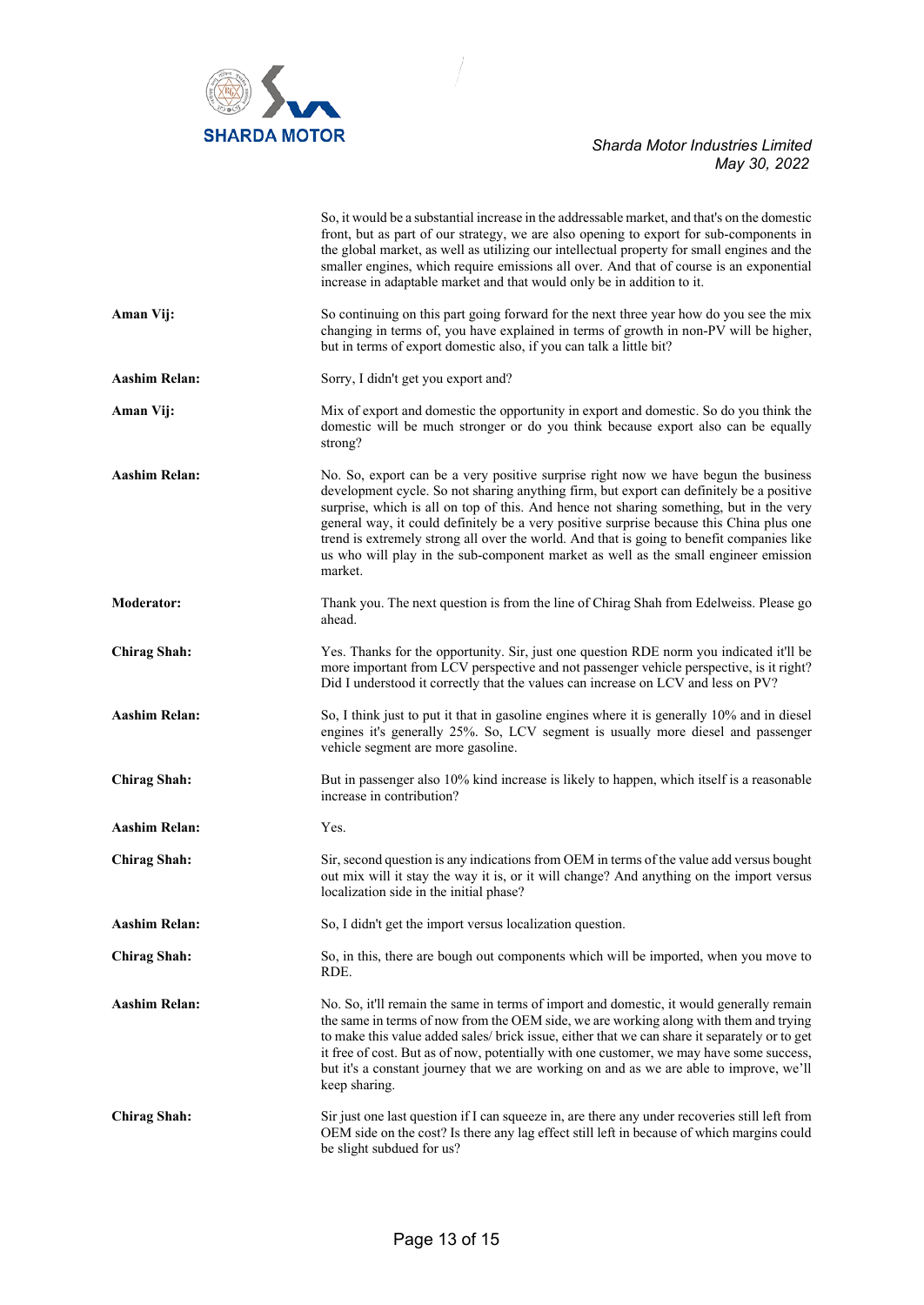

| <b>Aashim Relan:</b> | As of now what is RM indexed and what is indexed that is going as for plan and as per<br>the indexing. Now, as we move ahead it is hard to comment, but we are doing, OEMs<br>are following an indexing plan.                                                                                                                                                                                                                                                                                                                                                                                                                                                                                                                                                                                                      |
|----------------------|--------------------------------------------------------------------------------------------------------------------------------------------------------------------------------------------------------------------------------------------------------------------------------------------------------------------------------------------------------------------------------------------------------------------------------------------------------------------------------------------------------------------------------------------------------------------------------------------------------------------------------------------------------------------------------------------------------------------------------------------------------------------------------------------------------------------|
| <b>Chirag Shah:</b>  | So there is no major under recovery from that perspective.                                                                                                                                                                                                                                                                                                                                                                                                                                                                                                                                                                                                                                                                                                                                                         |
| <b>Aashim Relan:</b> | No, nothing major, nothing major.                                                                                                                                                                                                                                                                                                                                                                                                                                                                                                                                                                                                                                                                                                                                                                                  |
| <b>Moderator:</b>    | Thank you. Ladies and gentlemen, we'll be taking the last question that is on the line of<br>Vishal S from Svan Investments. Please go ahead.                                                                                                                                                                                                                                                                                                                                                                                                                                                                                                                                                                                                                                                                      |
| <b>Vishal S:</b>     | Thank you, sir, for taking my question again. Sir, this is regarding the export opportunity,<br>which you said, sir can you share some details? Like what would be the opportunity size<br>of the segment that you are targeting in export market?                                                                                                                                                                                                                                                                                                                                                                                                                                                                                                                                                                 |
| <b>Aashim Relan:</b> | Yes, so the export segment is so vast and scattered as of now. So, it is very hard to put a<br>number on it, right? Because we are talking of a market size that is 10x. Now, of course,<br>as we start developing these sub-components, we'll have a better idea on full market size,<br>but it is exponentially bigger than the domestic market.                                                                                                                                                                                                                                                                                                                                                                                                                                                                 |
| <b>Vishal S:</b>     | Okay. Sir, specifically which customers you are targeting?                                                                                                                                                                                                                                                                                                                                                                                                                                                                                                                                                                                                                                                                                                                                                         |
| <b>Aashim Relan:</b> | So, we are targeting tier ones where we can supply sub-components to, and we are<br>targeting the small engine manufacturers. So, these are generally on the off highway side.<br>This could be either gen set makers, agriculture makers, construction equipment. And<br>then there are some standalone companies who just focus on small engines as well.                                                                                                                                                                                                                                                                                                                                                                                                                                                        |
| <b>Vishal S:</b>     | Okay, sir. And which geography?                                                                                                                                                                                                                                                                                                                                                                                                                                                                                                                                                                                                                                                                                                                                                                                    |
| <b>Aashim Relan:</b> | Mainly North America and Europe.                                                                                                                                                                                                                                                                                                                                                                                                                                                                                                                                                                                                                                                                                                                                                                                   |
| Vishal S:            | Okay. Okay. And sir what would be our proposition in this?                                                                                                                                                                                                                                                                                                                                                                                                                                                                                                                                                                                                                                                                                                                                                         |
| <b>Aashim Relan:</b> | So, in the side of small engines, we are one of the few companies in the world who have<br>the technology to meet the CEV norms or the CPCB norms, or the TREM 4 and TREM<br>5 norms. And we are a great alternative towards this China thing. So there's we have all<br>the intellectual property which is already proven that we can supply such systems and<br>that we have seen domestically in the CV market, etc. So that is one value proposition.<br>On the component side, there are few components which we have developed as part of<br>our backward integration journeys, which are proprietary in nature, which have<br>usefulness beyond our products. Also, as those similar backward integrated products are<br>used in other sides also. So, these are the large value propositions that we have. |
| Vishal S:            | Great, sir. So, one last question, how do you see this opportunity for you growing from<br>three to five years horizon? Or five years horizon, I would be bit long term?                                                                                                                                                                                                                                                                                                                                                                                                                                                                                                                                                                                                                                           |
| <b>Aashim Relan:</b> | Okay. So just no guidance as we are giving, but we are fairly confident to maintain<br>historical growth rates or even better than, and the reason for that is that there's a big<br>legislation tailwind that we have. Plus, we are now attempting for much larger<br>international export opportunities. So, we're very optimistic about the next five years and<br>we should be outperforming the market substantially in the next five years. But of course,<br>it is going to be an increments of legislation and as we develop the business as well.                                                                                                                                                                                                                                                         |
| <b>Vishal S:</b>     | Sir, sorry, I was not able to explain you question. I'm asking about the export opportunity<br>five years hence from here.                                                                                                                                                                                                                                                                                                                                                                                                                                                                                                                                                                                                                                                                                         |
| <b>Aashim Relan:</b> | Okay. Okay. So I am not in a position to put a number yet on it, as we are early in the<br>business development cycle, but as it develops, we will definitely keep you posted. And<br>in general, we expect this to be a positive surprise, right? Because we are seeing good<br>interests, very good interests I would fact say in our initial encounters, but only once<br>things firm up would be give you some broad guidelines also.                                                                                                                                                                                                                                                                                                                                                                          |